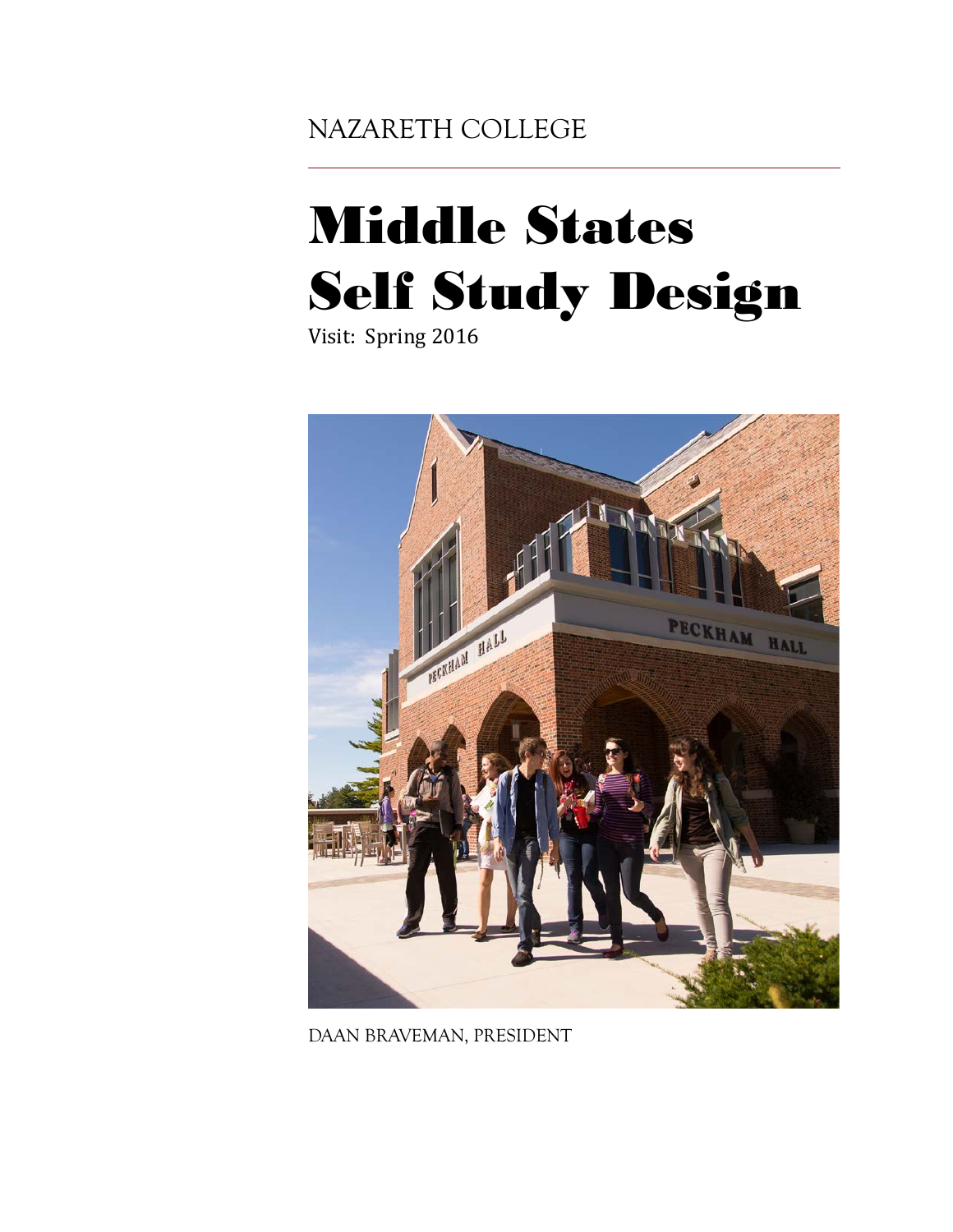## TABLE OF CONTENTS



| Nazareth College Strategic Expansion Plan, 2001-2005  6<br>The 2006 Strategic Plan- |
|-------------------------------------------------------------------------------------|
|                                                                                     |
| A Sustainable Financial Model: Affordability and Access  16                         |
|                                                                                     |
|                                                                                     |
|                                                                                     |
|                                                                                     |
|                                                                                     |
|                                                                                     |
|                                                                                     |
|                                                                                     |
|                                                                                     |
| <b>Timeline</b> (includes plan for dissemination to community)  27                  |
|                                                                                     |
|                                                                                     |
|                                                                                     |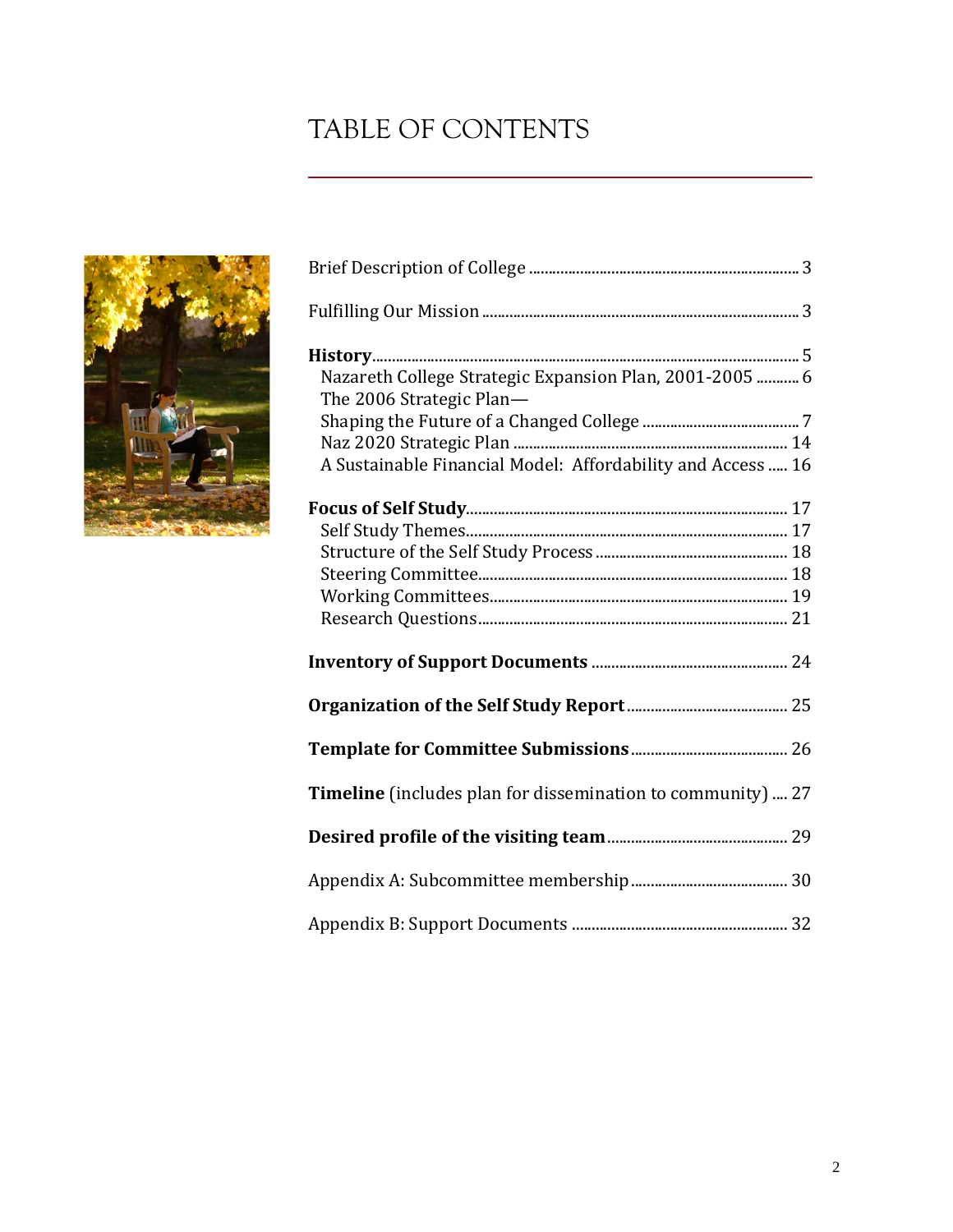## Brief Description of College

Nazareth College (Nazareth) is an independent, coeducational, comprehensive college with liberal arts and sciences and professional programs of study at the undergraduate and graduate levels. As of fall 2013, total enrollment is 2910 students, including 1962 full-time and 133 part-time undergraduates and 815 full and part-time graduate students. Nazareth has a student-faculty ratio of 9.5:1. It offers 58 undergraduate majors and 50 undergraduate minors, with the largest undergraduate majors in the departments of psychology, nursing, business administration, communication science and disorders, physical therapy, and music, and in "undeclared" status. Approximately 8% of all undergraduates declare a second major in Inclusive Childhood Education. Nazareth offers graduate programs in 20 areas of study, including one sixyear program leading to the B.S. in Health Science and Doctor of Physical Therapy. Nazareth and The College at Brockport (State University of New York) jointly offer the Greater Rochester Collaborative Master of Social Work Program. In keeping with our mission, Nazareth is chartered to award the following degrees: BA, BS, BM, BFA, MA, MS, MSED, MSW and DPT. Seventy-one point four percent (71.4%) of undergraduate and graduate students come from the surrounding regions in New York State, 6.2% from other states, and 1.8% from other countries. Fifteen percent of all undergraduates and 14.7% of graduate students are minority. All of the 2012 baccalaureate graduates who responded to our survey (75% of the total number of graduates) reported that they were employed, in graduate school, or both. The Nazareth endowment is \$59.5 million (as of 06/30/13), and the operating budget for FY14 is \$71.8 million.

## Fulfilling Our Mission

The mission of Nazareth College is to prepare graduate and undergraduate students for meaningful careers and lives through study in the liberal arts and sciences and professional disciplines—and to instill in them a commitment to serve their communities. Consonant with this mission, many undergraduate and graduate degree programs incorporate both liberal arts and sciences and professional course work. Similarly, the undergraduate core curriculum, which students in all programs complete, provides for the integration of liberal arts and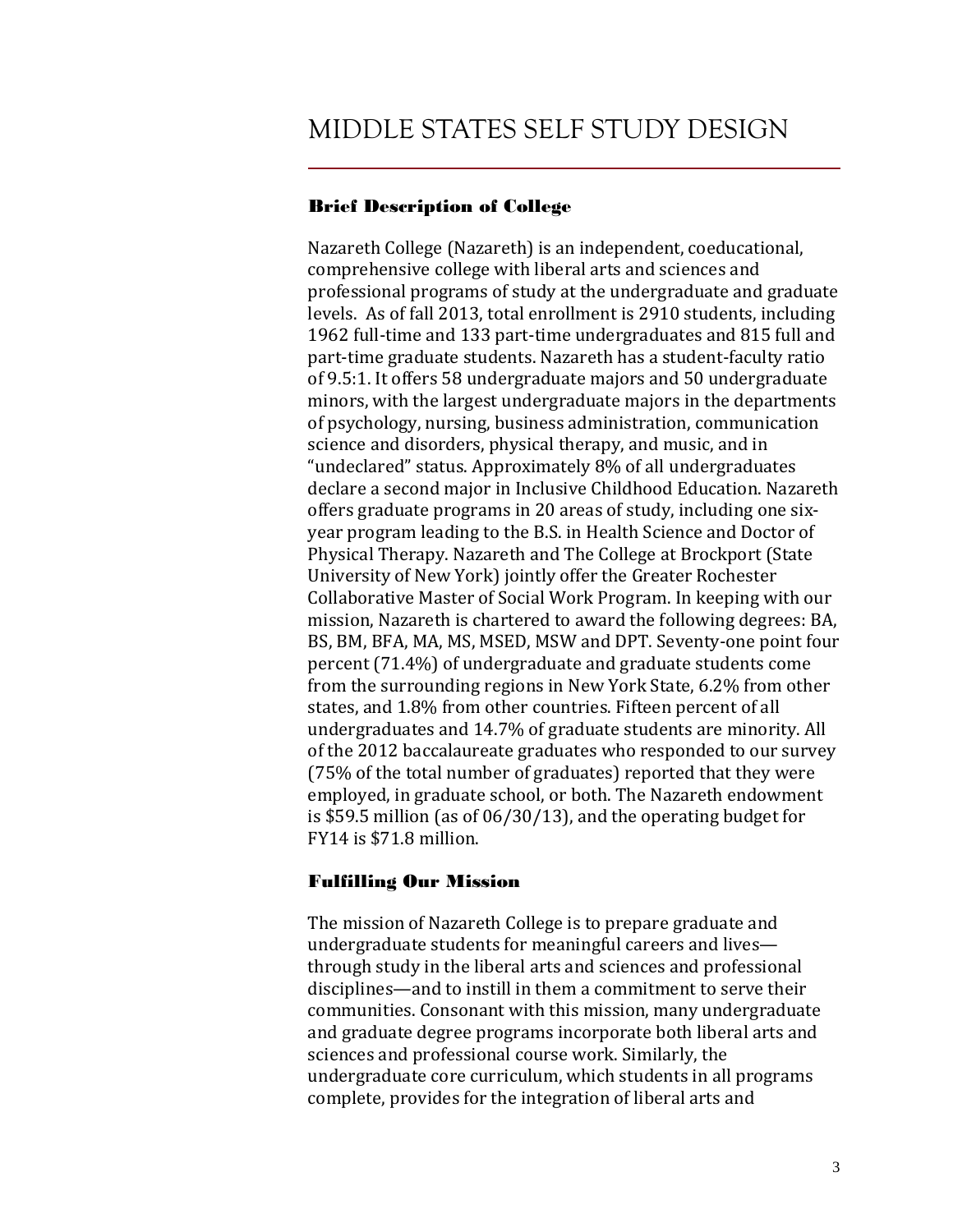professional study. Community based learning (civic engagement in both domestic and international contexts) is pervasive in both the curriculum and co-curriculum; 93% of students earn credit for off-campus learning through student teaching, fieldwork, community service, and internships. Many faculty and students conduct "engaged scholarship," where the focus is on collaborating and partnering with individuals or organizations in the community to address community questions, problems or concerns for the public good. We support these priorities in a student-centered academic community, where we require students to reflect and integrate, where teaching and learning are the highest priority, and where we strive for the success of every student. In these respects we exemplify the characteristics of what Ernest Boyer has described as the "new American college." In 2011 we were invited to become a member of New American Colleges and Universities, a national consortium of selective, small to midsize (2,000-7,500 students) independent colleges and universities dedicated to the purposeful integration of liberal education, professional studies, and civic engagement.

#### Mission and Vision Statements

- **Mission:** The mission of Nazareth College is to provide a learning community that educates students in the liberal arts, sciences, visual and performing arts, and professional fields, fostering commitment to a life informed by intellectual, ethical, spiritual, and aesthetic values; to develop skills necessary for the pursuit of meaningful careers; and to inspire dedication to the ideal of service to their communities. Nazareth seeks students who want to make a difference in their own world and the world around them, and encourages them to develop the understanding, commitment, and confidence to lead fully informed and actively engaged lives.
- Vision: Nazareth College will be nationally and internationally recognized as a comprehensive educational institution, which provides its students with transformational experiences and integrates liberal arts, sciences, visual and performing arts, and professional education at the undergraduate and graduate levels and which places special value on student success, diversity, inclusion, civic engagement, and making a difference in local and global communities.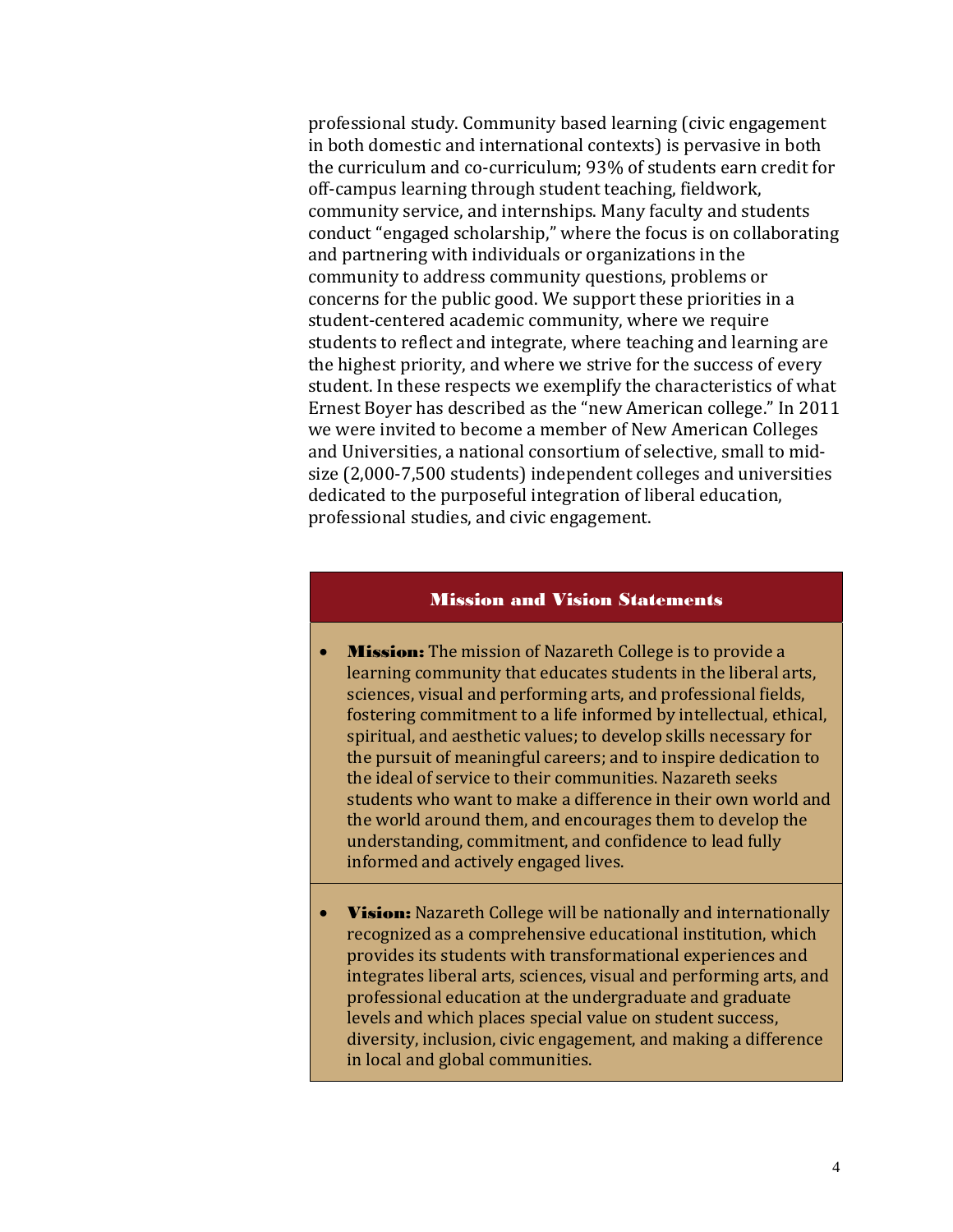## **HISTORY**

Nazareth College was established in 1924 by the Sisters of St. Joseph as a Roman Catholic college offering liberal arts and professional programs for women. Historically, it has been known for its teacher education and social work programs, as well as its programs in foreign languages and its strength in the liberal arts. Key events in its history include establishing independent status in 1971, and the admission of men in 1974. In 2000, the college embarked on an expansion, purchasing 73 adjacent acres and buildings from the Sisters of St. Joseph and planning for significant enrollment growth. The subsequent development of the college has been shaped by successive strategic plans and has resulted in significant overall growth in enrollments and faculty and staff, growth in the number of programs offered, growth in the proportion of students enrolled in professional programs, and the expansion and construction of academic and other facilities. These changes have been supported by increased undergraduate and graduate tuition revenues, enhanced fundraising and marketing, and the strategic management of the endowment and debt. In addition to their consistent focus on the growth and academic evolution of the College, each of the three strategic plans developed during this period reflects the changing external economic and demographic environment. Looking back, the coherence of these changes over time is clear. Nevertheless, given the current environment for higher education and Nazareth College, the assumptions behind our current strategic thinking have changed.

*Purchased in 2003 and renovated in 2004, the Golisano Academic Center features state-of-the-art classrooms, discipline-specific computer labs, administrative offices, the Kathy Weider Center for Service Learning, the Robert A. Miller Center for Off-Campus Learning, the Center for International Education, and several academic departments.*

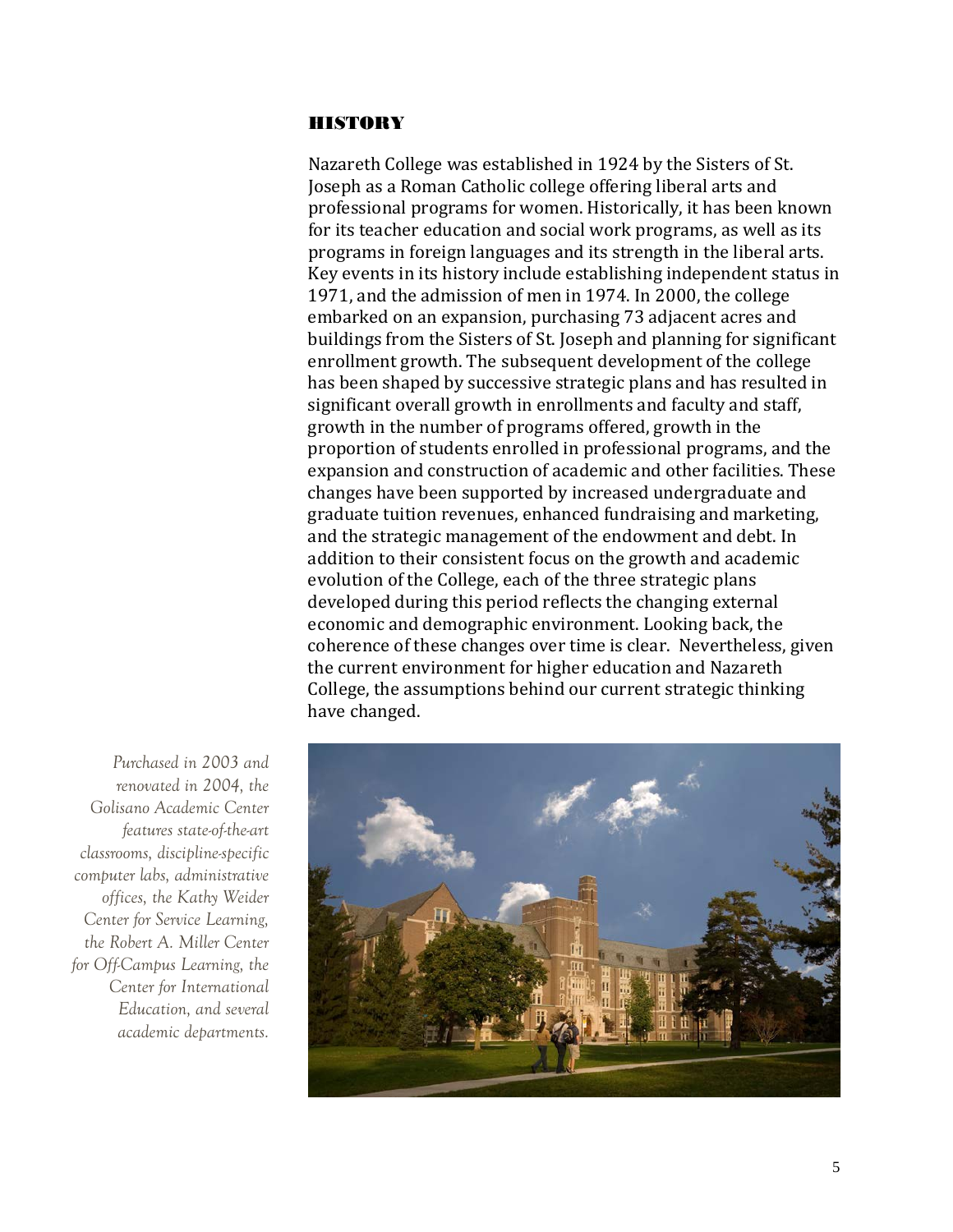#### Nazareth College Strategic Expansion Plan, 2001-2005

#### Strategic Expansion Plan (2001-2005)

• By the year 2005 it is anticipated that the college will be a significantly strengthened institution, in the diversity of its academic and athletic programs, in its facilities, and in its attractiveness to both current and prospective students.

In addition to doubling the physical plant, the Nazareth College Strategic Expansion Plan effected significant changes in the nature and identity of the College. The growth in the number of faculty and staff needed to support more students, and their dispersal among a number of buildings, changed the intimate nature of the college and stressed the existing faculty governance structure.

With the addition of a 4-year program in Nursing and the Doctorate in Physical Therapy, the relative distribution of students among programs shifted, and health and human services programs sustained steady growth. Similarly, the addition of a number of athletic programs and the construction of athletic facilities enabled the college to reach new student populations. Enrollments in programs in Music, with the addition of the Bachelor of Music degree, doubled between 1999 and 2008, from 89 to 178 students. A "dean structure" was implemented to support both the overall growth and the increased diversity in professional programs, resulting in more complex and decentralized communication and decision making.

It was also in this period that the Center for International Education was established, an initiative that has contributed to the diversity of students on campus and expanded opportunities for students and faculty to gain international experience.

Finally, it is evidence of that robust economic era that part of the funds for these strategies were projected to come from annual tuition increases of 5% and a discount rate of 30%. (This can be compared to our most recent tuition increase of 3.9% and a freshman tuition discount rate of 48.3%.)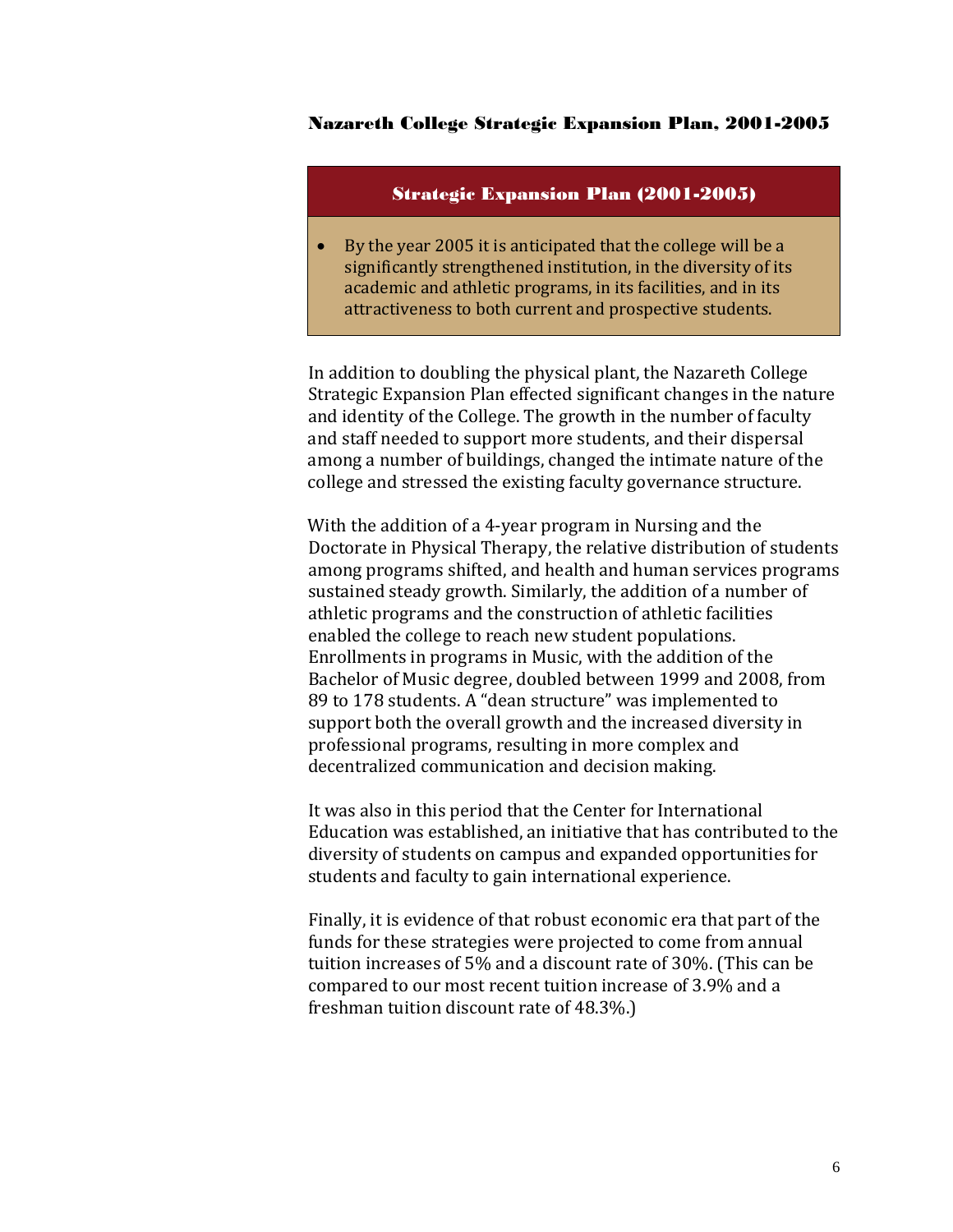## The 2006 Strategic Plan— Shaping the Future of a Changed College

## Shaping the Future of a Changed College (2006)

- Clearly articulate to internal and external audiences Nazareth's distinctive identity as a comprehensive college that integrates liberal and professional education, offers unique programs at both the undergraduate and graduate level, and places special value on student success, diversity, inclusion, civic engagement, leadership, and making a difference in local and global communities.
- Enhance the entire campus community's commitment to the highest standards of learning, discovery, scholarship, and creative activity.
- Expand and strengthen the sense of community and our commitment to diversity and inclusion.
- Define and strengthen the College's commitment to civic engagement, an essential ingredient of an education that prepares students for their civic responsibilities at the local and global levels.
- Enhance and enrich the quality of student life on campus in order to realize our core commitment to student success.
- Ensure that Nazareth has the financial and human resources to attain its vision and further its mission.
- Develop a culture of strategic planning and assessment.

In 2006, under the leadership of Daan Braveman, who became president in 2005, the College adopted a Strategic Plan that aimed to strengthen and define the College as a larger and more complex institution: clarifying the apparent ambiguity of the identity of the College; supporting teaching and learning through improved facilities and curricular innovation; strengthening the commitment to diversity and inclusion in the Nazareth community; defining civic engagement as a key element of a Nazareth education; enhancing resources in the area of student life to support student success; strengthening fiscal and human resources; and developing a campus-wide culture of strategic planning and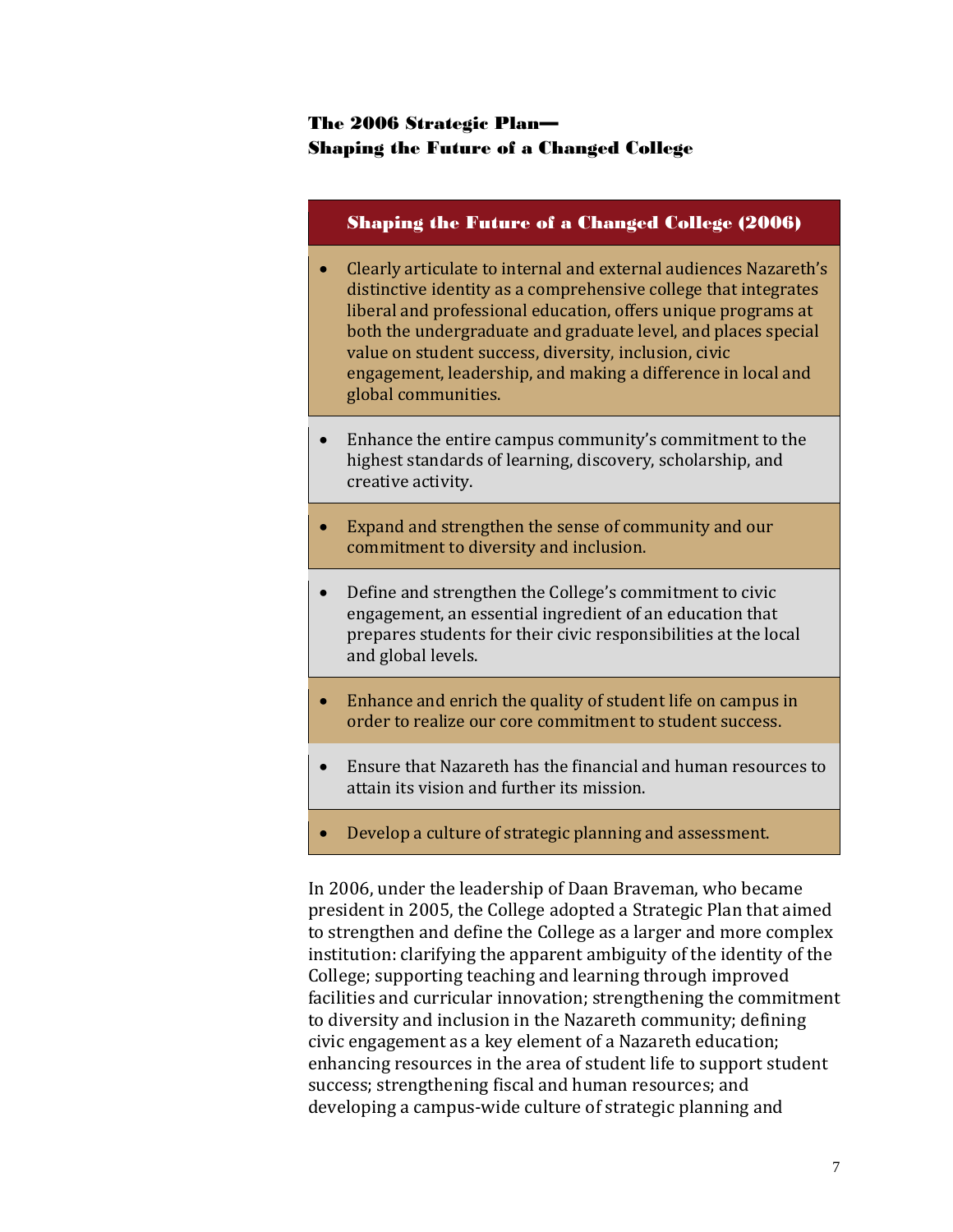assessment. This plan was largely implemented, resulting in key developments and changes.

The adoption of a new core curriculum, the creation of a Center for Civic Engagement, and new programs developed in applied areas in the arts and sciences and in health professions, have reinforced our reputation as a college that prepares students for life and for work . The physical plant has been improved to support growth in traditional areas of strength (the fine and performing arts and health and human services) as well as to enhance the attractiveness of our programs in the sciences. The financial status of the College is stable as a result of sound fiscal management and a successful capital campaign to support construction and the endowment. Some, but not all, of the accomplishments from 2006- 2013 are:



*Our innovative approach to the core curriculum provides a transformative educational experience that prepares students for lives of accomplishment and service.*

- Nazareth mounted an identity campaign, clarifying our distinct value to our "customer" in relation to our competitors. The following position statement, intended for internal use in development and marketing initiatives, was developed: "Who is Nazareth? Nazareth College is a coeducational college with studies in the liberal arts and professional programs at the undergraduate and graduate levels, enhanced by experiential learning opportunities, a commitment to civic engagement and particular expertise in health and human services."
- The faculty approved a comprehensive revision of the core curriculum in April 2010, fulfilling a goal in the Strategic Plan. This revised curriculum reflects the values and commitments of the 2006 Mission and Vision Statements, and it incorporates best practices in liberal education with activities that encourage the integration of the Enduring Questions Core with the major, thus providing a curricular pathway to link liberal arts and sciences and professional programs. This ambitious curriculum provides a transformational educational experience that prepares students for lives of accomplishment and service. Key features of the curriculum include:
	- o Introductory courses in liberal arts disciplines that address enduring questions
	- o three liberal arts and/or professional courses around a topic of interest to them
	- o A required experiential learning component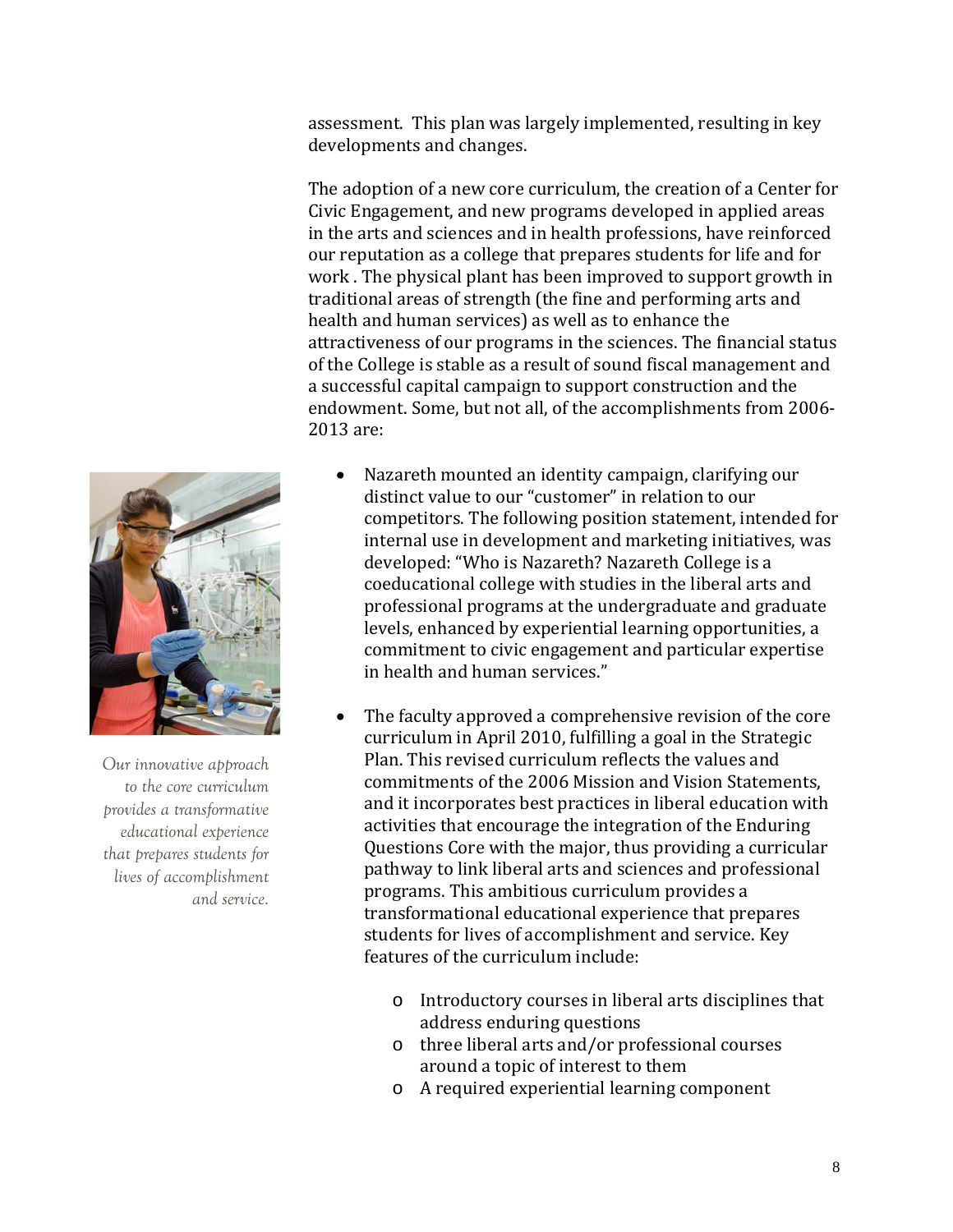- o The use of an electronic portfolio to support integration and assessment of students' development over time
- o A capstone seminar (the Core Milestone Experience). First year students entering in fall 2013 will participate in the new core, and transfer students in fall 2015. The integrative studies courses and Core Milestone Experience will be offered for the first time in academic year 2014- 2015.
- The College established a facilities master plan and embarked on significant renovation and construction of academic facilities. A new residence hall, completed in 2008, includes a classroom designed to support first-year learning communities. A major renovation of the College's Arts Center including a renovated theater, new lobby, new art gallery, and new patron's lounge was completed in 2009. The 74,000 square foot Peckham Hall, home of the Integrated Center for Math and Science, opened in September, 2012. Peckham Hall houses laboratories, stateof-the-art equipment and smart classrooms to accommodate a growing student body and complement new teaching methods. In spring 2014, construction will begin to double the square footage of the existing Carroll Hall for the new Wellness and Rehabilitation Institute. This initiative will allow the College to develop its national interprofessional health care model, and expand enrollment, programs, research, and clinical services for the community.



*Construction of our new Wellness and Rehabilitation Institute begins Spring 2014. Doubling the square footage of the existing Carroll Hall, this initiative will allow the College to develop its national interprofessional health care model and expand enrollment, programs, research, and clinical services for the community.*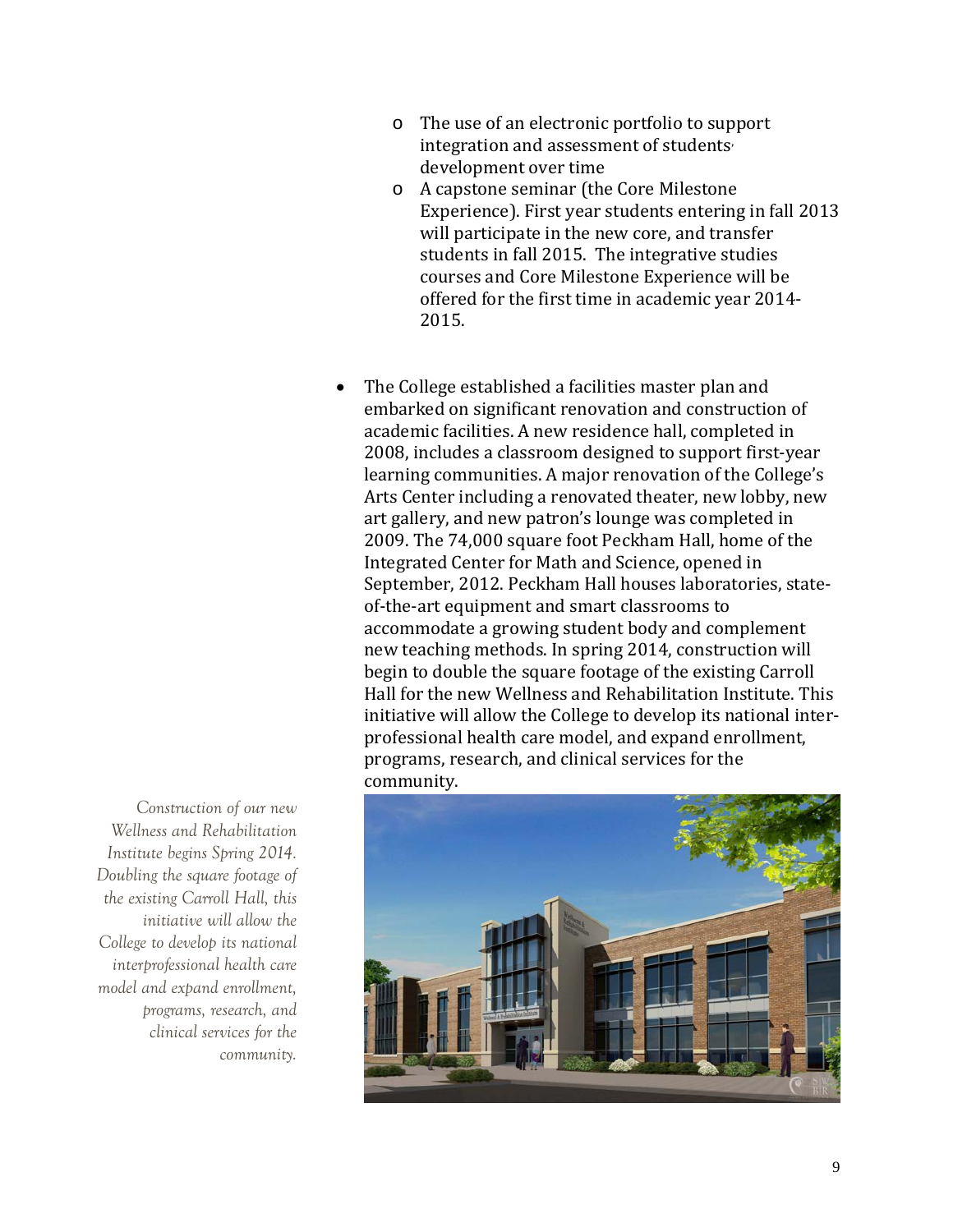- In July 2007, Nazareth College launched the \$45 million Campaign for College and Community, a comprehensive campaign focusing on capital improvements, an increased endowment fund and the annual fund, now in its sixth and final year. The comprehensive campaign supports the initiatives outlined in the College's strategic plan by focusing on new and upgraded facilities for science and math, upgraded facilities for health and human services, upgraded facilities for the visual and performing arts programs, increased support for scholarships and the endowment, and strengthening of the annual fund.
- The Brian and Jean Hickey Center for Interfaith Studies and Dialogue, established with donor support in 2004, promotes scholarship and encourages strategies for living peacefully in a religiously diverse world through education and community building.
- In 2007 the College appointed an Associate Vice President for Technology and Campus Operations. In partnership with Academic Affairs and the Director of the Library, the AVP strategically restructured the Information Technology Services department to provide improved support to the academic, instructional and administrative areas. During the period from 2008 to 2013, additional strategic hiring decisions were made that greatly improved the breadth and depth of technology and project management delivery skills among members of the ITS team. In 2010, the Strategic Technology Enterprise Plan (STEP) was developed to lay out the technology vision for the campus over the next 3-5 years, including specific recommendations for further infrastructure, functional and service improvements. As of January 2014, most of these recommendations have been successfully implemented and the STEP plan is in the process of being renewed.
- Assessment and ongoing strategic planning have become part of the Nazareth culture. Oversight of assessment of student learning in degree programs and the undergraduate core curriculum is vested in the elected assessment committee. The Vice Presidents are charged with leadership in administrative assessment. Assessment reports and reports on process toward strategic goals are part of the annual reporting process.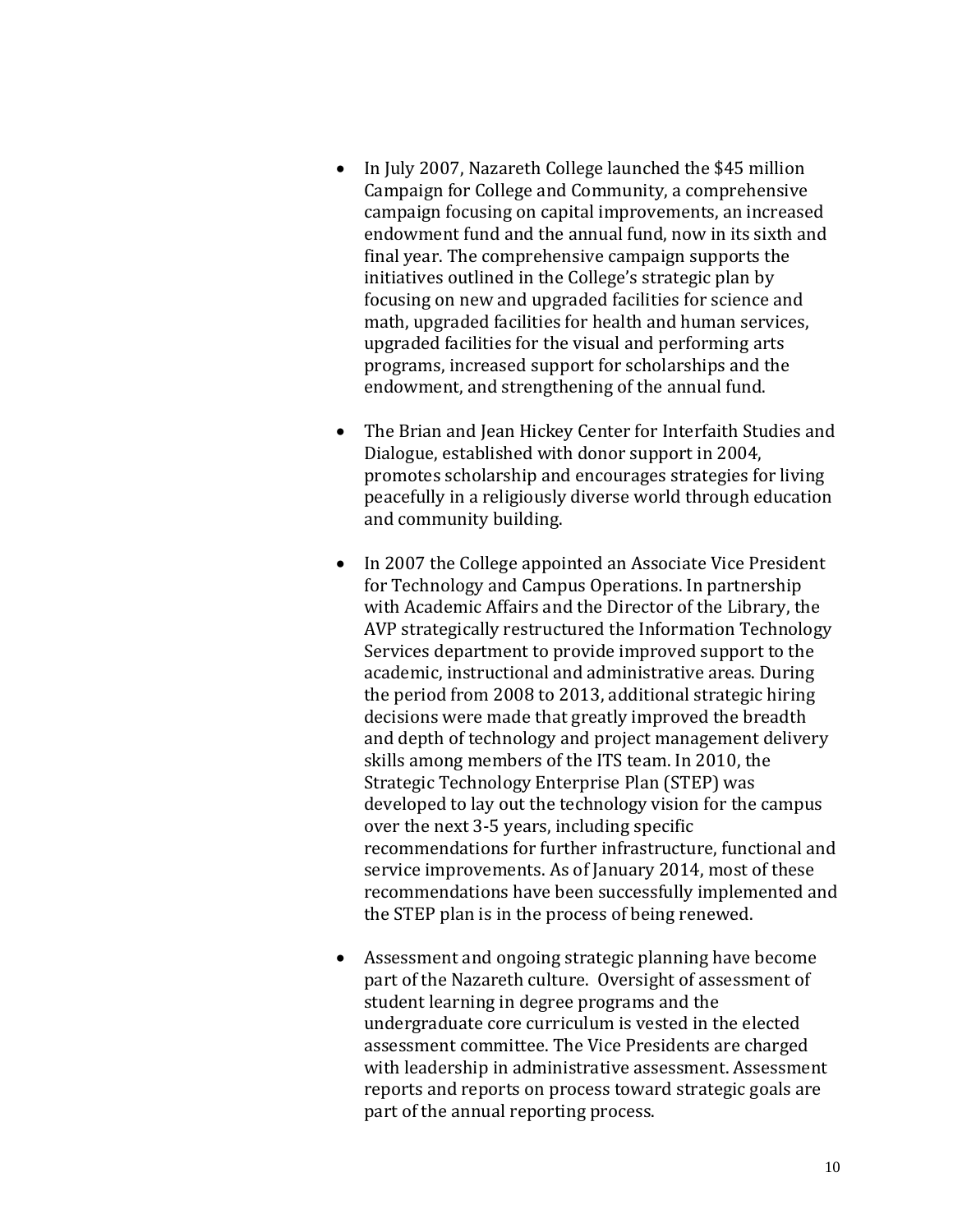

*In March 2013, Nazareth College received the Presidential Award in the 2013 President's Higher Education Community Service Honor Roll, a distinct honor that recognizes commitment to volunteering, service-learning, and civic engagement. One of only five schools selected, Nazareth was cited for its achievements in early childhood education.*

- In Spring 2013, Nazareth College received a Moody's rating of Baa2 with a stable outlook and a S&P rating of BBB+ with a stable outlook. Taking advantage of the current low interest rates, approximately \$18 million of existing borrowings were refinanced, generating over \$1 million of interest expense savings over the remaining years of these obligations. Recently, both organizations reaffirmed Nazareth's existing credit ratings with a 'stable outlook', and made note of the fiscal discipline evidenced by the budgetary actions taken. In today's turbulent debt arena, the confirmation of the College's ability to steward its resources is a valuable external endorsement.
- Thirty-one new or significantly changed programs have been added to the undergraduate curriculum; and nine new programs have been added at the graduate level. Undergraduate programs include Visual Communications Design, Music Theater, Occupational Therapy, Communications and Rhetoric, Asian Studies with a major in Chinese language, Legal Studies and Toxicology. Higher Education Student Affairs Administration and Human Resource Development are examples of new graduate programs. The College has also moved to create five-year programs where students can earn their undergraduate and graduate degrees and associated licensures within five years. These programs shorten the overall time needed to gain professional licensure, thereby decreasing costs for the student.
- Several events mark Nazareth College's emergence as a leader in civic engagement in the curriculum and cocurriculum. In December 2008, Nazareth received the elective Carnegie classification for Community Engagement in the categories of Curricular Engagement and Outreach and Partnerships. In May 2010, the Center for Service Learning was established to support and assess service and service learning programs. In March 2013, Nazareth College received the Presidential Award in the 2013 President's Higher Education Community Service Honor Roll. This distinction is the highest honor a college or university can receive for its commitment to volunteering, service-learning, and civic engagement. One of only five schools selected, Nazareth was cited for its achievements in early childhood education.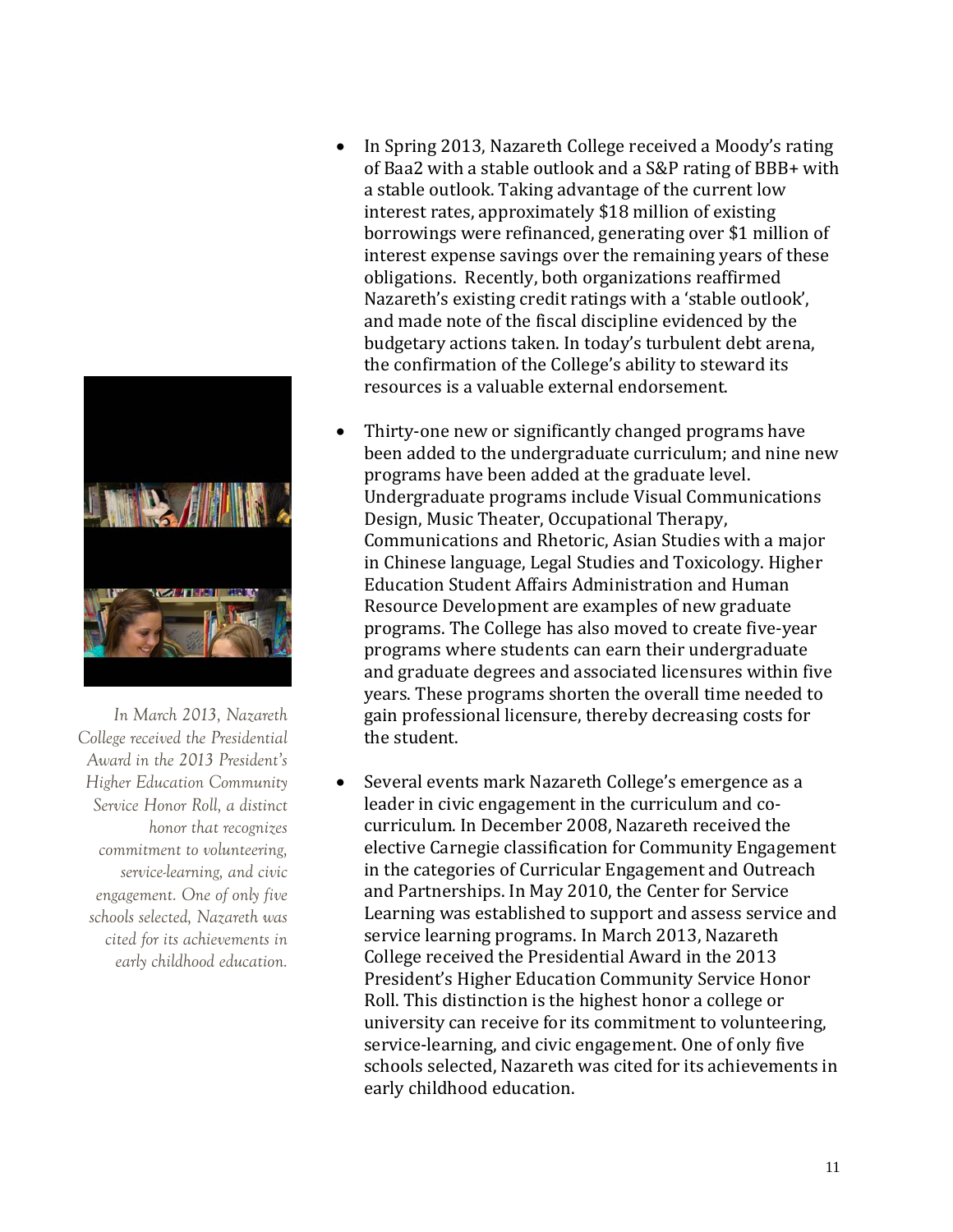- Our Center for International Education has expanded the number of international students attending Nazareth, and the number of agreements making more international institutions available to our students. The number of Nazareth students who participated in study abroad went from 142 in 2005 to 237 in 2012 (a 40% increase). The number of international students attending Nazareth increased by 62%, the number of international students attending short-term programs increased by 75% and the number of agreements with international institutions increased 55%.
- The College funded two major initiatives to strengthen human resources. In 2007, the Board of Trustees endorsed a Faculty Workload Initiative to make course reassignments (one per year per faculty) available to faculty to carry out scholarly and creative projects. Between 2008 and 2010, the College analyzed the salaries of both faculty and staff, compared to external benchmarks, and funded all salary adjustments identified through this process.
- In the period between 2006 and 2012, enrollment planning focused on achieving enrollment targets in the context of declining numbers of high school graduates in our traditional markets. The planning document, "Enrollment Plan," completed in 2008, identified strategies in the areas of marketing, new program development to reach new markets, increasing tuition discounts to reduce the average cost of attending Nazareth, and providing appropriate academic support for new populations of students.
- In Fall 2012, a plan to increase enrollments in Health and Human Services by 26% was finalized. To support these increased enrollments, increases in staff and an expansion of facilities were also planned.
- While Nazareth's retention rates have been historically very strong, we have, in anticipation of the needs of future students, undertaken a review and reorganization of student support services, ultimately consolidating leadership for student success in Academic Affairs, under an Assistant Vice President for Student Services. Accomplishments include the development of a model for predicting students who are likely to leave Nazareth, expanding tutoring services, and implementing Starfish™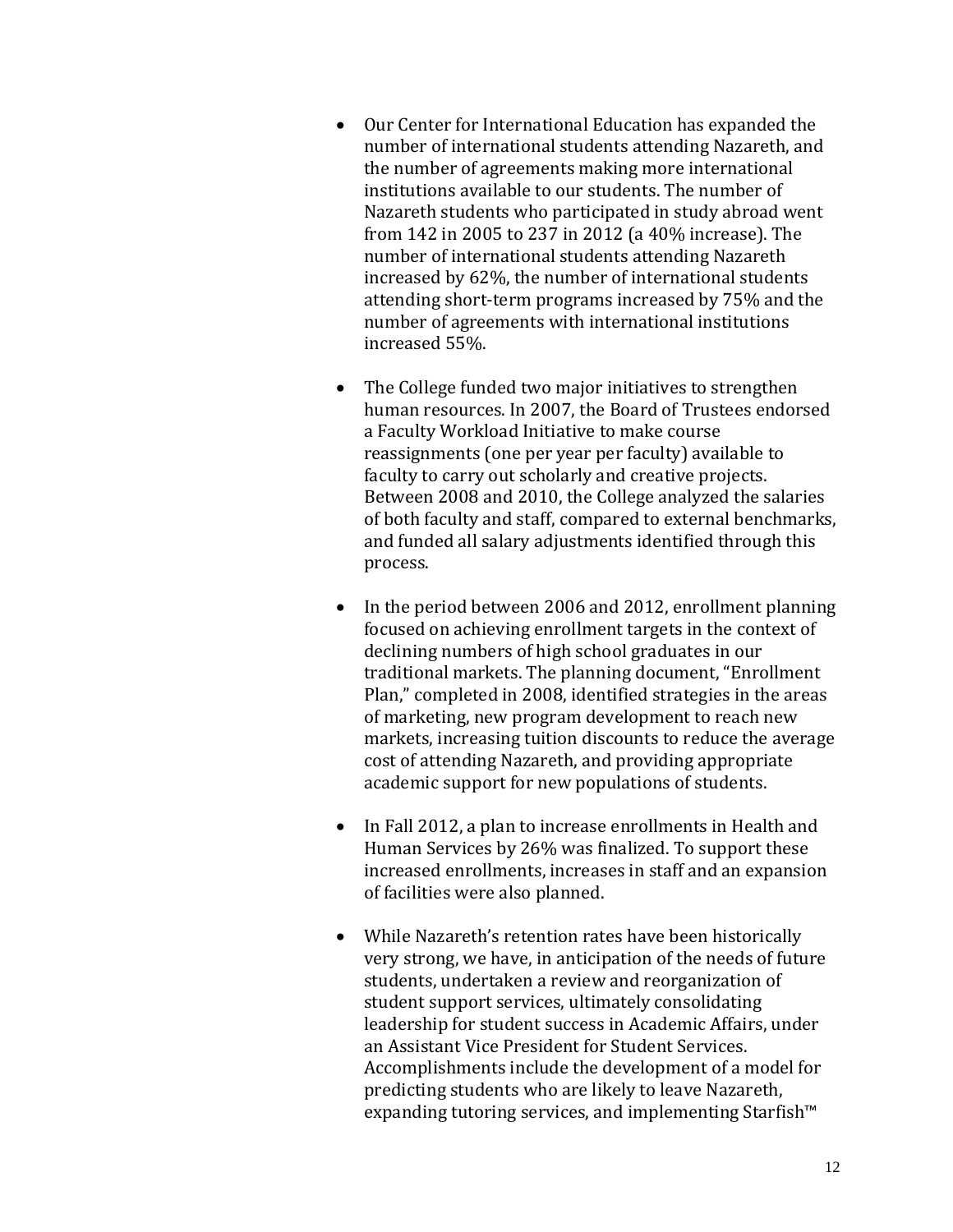retention software. We have expanded support in the Office for Students with Disabilities, and established an office for Veterans' Affairs.

• There has been change in senior leadership as a function of the dean structure and turnover at the Vice Presidential level. New Vice Presidents were named in the recent past: Institutional Advancement (2006), Vice President for Academic Affairs (2007), Vice President for Student Development (2009), Enrollment Management and Finance and Administration (2013). Deans were named for the four units within Academic Affairs: School of Health and Human Services (2006), College of Arts and Sciences (2006), School of Management (2007) and School of Education (2006). A new Dean has recently been named in the School of Education (2014).



*As we look to the future, we will need to find ways to focus our resources more directly on those academic and non-academic programs that distinguish Nazareth from the many other educational opportunities available to our students.*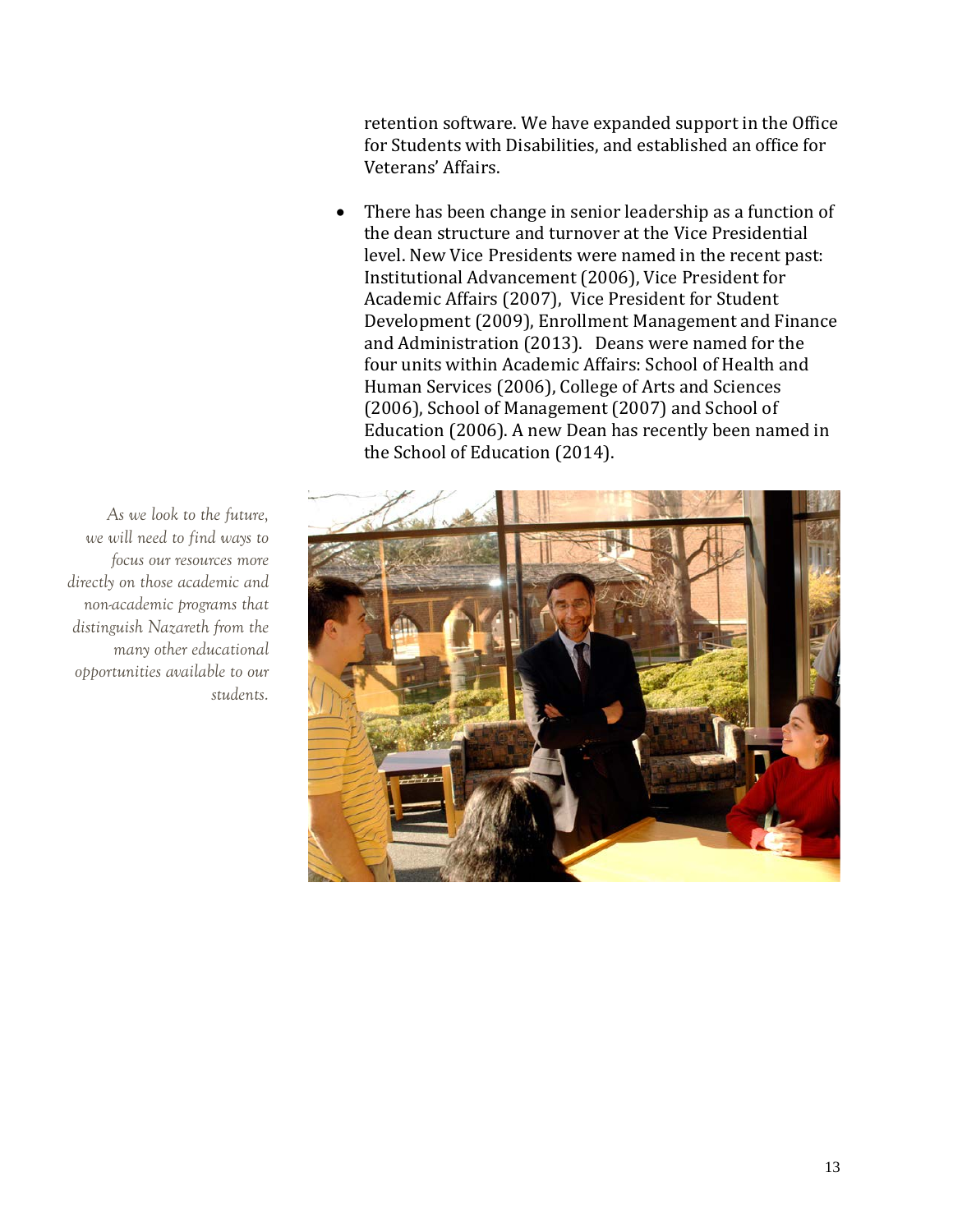#### Naz2020 Strategic Plan

#### Naz 2020 Strategic Plan

- Nazareth will strengthen its position as a New American College, committed to providing the highest quality educational experiences that prepare students to live and work as world citizens and that are marked by: (1) strategic and purposeful integration of education in the liberal arts and sciences with professional studies; (2) community engagement and experiential learning opportunities; and (3) development of a global perspective.
- Nazareth will implement a comprehensive plan that focuses on the intentional development of the whole student and prepares students to work and live as leaders in pluralistic environments.
- Nazareth will employ a sustainable model for financing an education, which reduces costs through strategic deployment and redeployment of human, physical, virtual and financial resources as well as through collaborations and partnerships.
- Nazareth will achieve a total undergraduate and graduate student body size of between 3100-3200 FTE, preserving close personal attention to our students and enhancing excellence and diversity within the student body.
- Nazareth will increase the visibility and reputation of the College in order to achieve enrollment and fund-raising targets.

In the course of Nazareth's successful implementation of the 2006 strategic plan, it became clear that the external environment is presenting new challenges for an independent, tuition dependent, residential college in the Northeast. The national economic downturn in 2008 accelerated the impact on the college of the decline in college-going population in New York, as well as the diminished ability or willingness of students to pay for college. Since 2005-06, enrollment at Nazareth shifted from 2,693 FTE in 2005-06 to a high of 2,955 in 2009-10; then, in 2012-13 it had fallen to 2,569. In particular, the impact of the downsizing of the K-12 teaching force in the Rochester region, and, therefore, the demand for Nazareth's undergraduate and graduate programs in education, was dramatic. Although in Fall 2009 enrollments in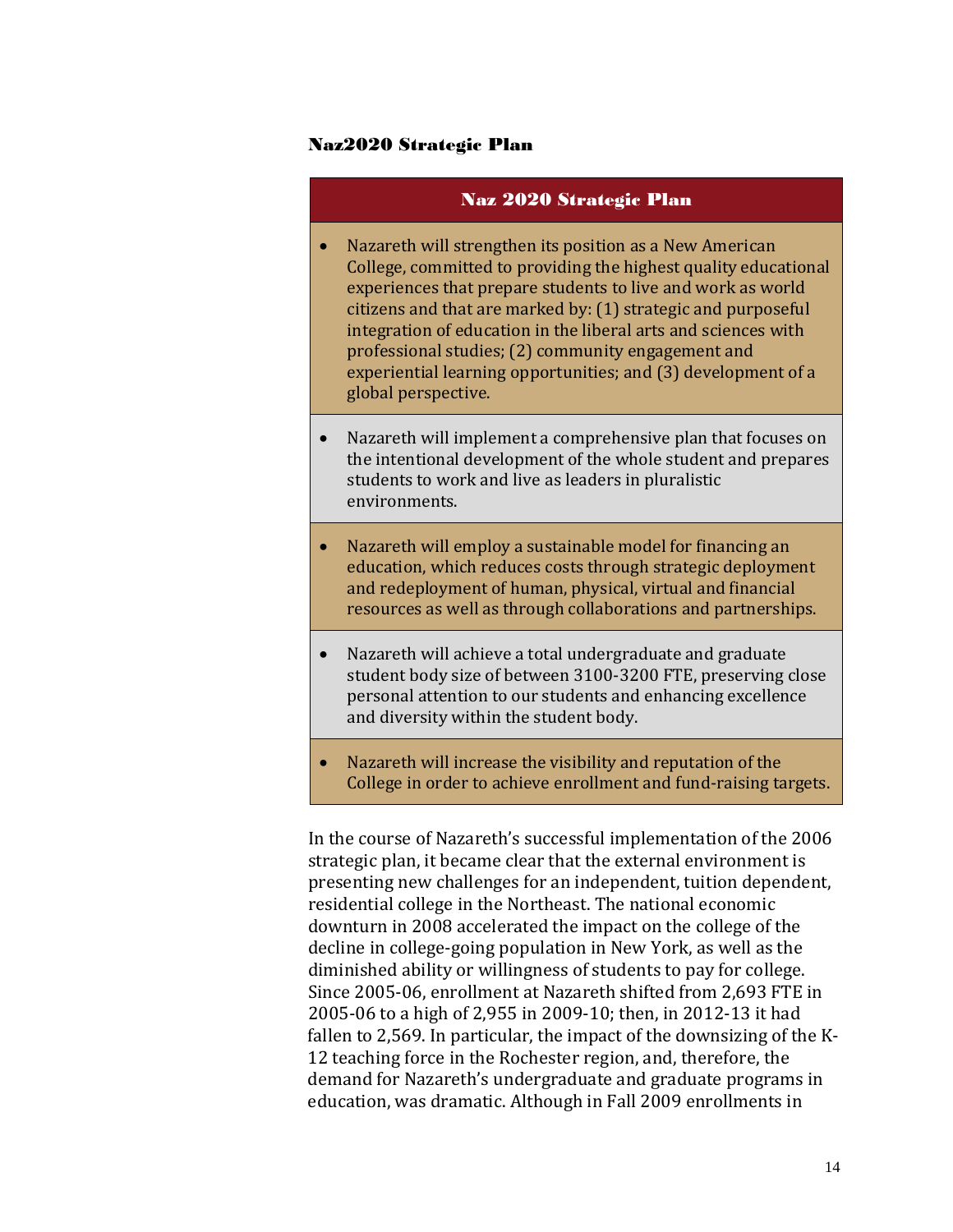graduate education programs reached a high of 5,810 student credit hours, by Fall 2013, overall enrollments in the School of Education declined to 3,507 student credit hours. In response to these changes, we continued the creation of new degree options in the College of Arts and Sciences and the School of Management, and developed a plan to increase enrollments in the School of Health and Human Services.

Consequently, our next strategic plan, Nazareth 2020, which was endorsed by the Board of Trustees on April 16, 2012, was shaped by the urgent need to respond to these external factors: the decline in college-ready students in the region; the unsustainable model for financing higher education through increasing tuition ; increased and more diverse competition in the higher education marketplace; the disruptions and opportunities posed by technology; the demands of external accountability, which will continue to have a significant impact on the culture and priorities of the College; and the need to prepare students committed to sustainability and global citizenship. The Naz 2020 Strategic Plan continues the work of the previous two plans—for example, in diversifying our programs and enhancing the learning experience for all students. It recognizes the key importance of the new core curriculum and degree programs in attracting and serving students; its first goal is to offer distinctive academic programs that integrate liberal arts and sciences and professional study, and promote civic engagement and global perspective. And in continuing our focus on diversity and internationalization, it also asserts that significant changes are needed to carry out our mission through 2020:

In prior decades, colleges were able to fund development of new and existing programs by increasing enrollment and tuition costs. Given the external factors, that model is no longer sustainable. As we look to the future, we will need to find ways to focus our resources more directly on those academic and non-academic programs that distinguish Nazareth from the many other educational opportunities available to our students. This will require a cultural shift that recognizes the necessity of carefully evaluating existing programs and proposals for new programs, and redeploying resources to support the distinctive programs. (Naz 2020 Strategic Plan)

The goals of Naz 2020 call for the continuing development of new academic programs and enhanced support for an increasing diversity of students, at the same time that we reduce the cost of a Nazareth education.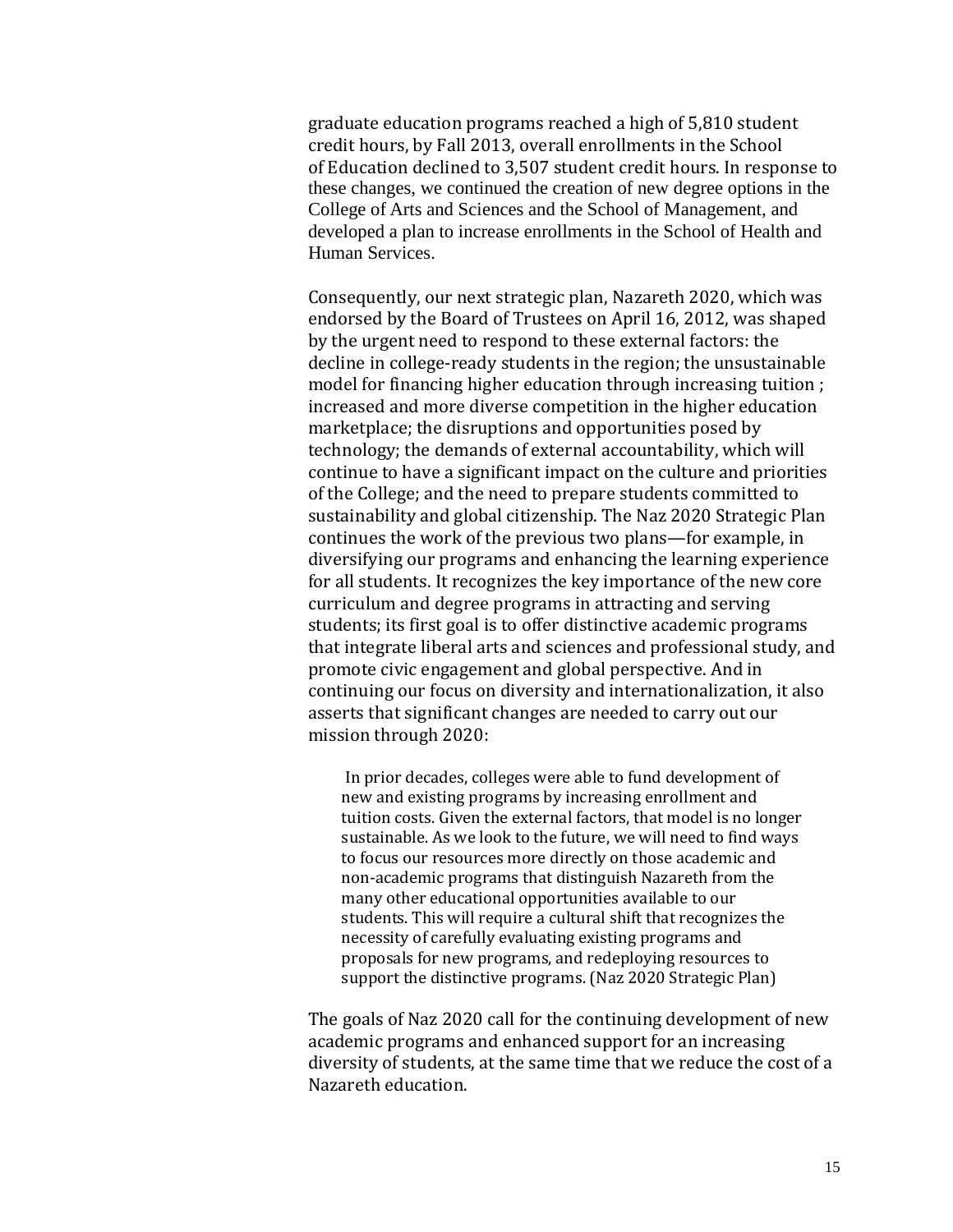## A Sustainable Financial Model: Affordability and Access

One of the key strategies in Naz 2020 is to "implement a cyclical analysis of academic programs and administrative departments to facilitate ongoing assessment and planning, and the effective deployment and redeployment of our resources." In 2013, President Braveman presented a plan to reduce costs for students, streamline administrative services, generate resources over time for new program initiatives, and strengthen the educational experience for students. This plan was informed by two strategic analyses, conducted in 2011-2012 and carried out by two broadly representative committees: one for academic programs (Strategic Analysis of Academic Programs) and one for administrative programs (Administrative Program Review). It was drafted with input from a panel of faculty and staff drawn from the two committees for strategic analysis, and shared with the campus community. This plan, "A Sustainable Financial Model," calls for a 5.8 million dollar reduction in expenses, with 4.5 million to be absorbed through operating expense reductions, budget refinements, and 1.3 million savings in the faculty and staff salary expenses, through attrition over a five year period, retirement incentives, and modest reduction in force.

While the process that led to this budget plan drew on the College's growing capacity for strategic and data-based analysis, which has been cultivated over the past 10 to 15 years, it also pointed to urgent next steps, especially further refinement of the process and data for strategic decision-making; further open discussion of the academic, financial, and political factors in the balance between professional and liberal arts and sciences programs; and modifying administrative and governance structures to support collaborative and timely decisions. This process resulted in a currently stable financial situation, but it was difficult for the campus community and raised a variety of concerns. We note that, following this process, Nazareth was one of a small number of colleges that maintained both its credit rating and received "Stable Outlook" from Moody's and Standard & Poor's in spring 2013.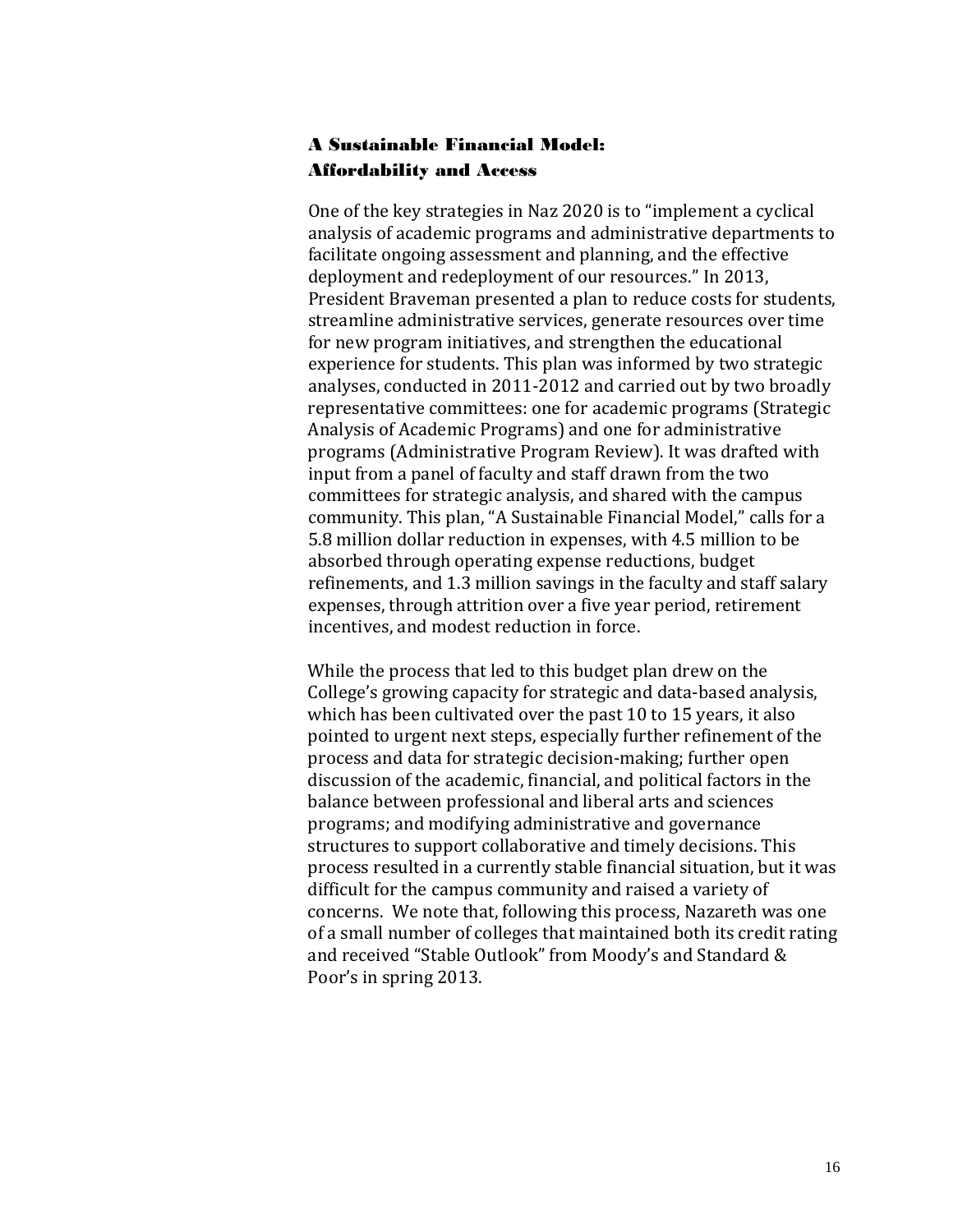#### FOCUS OF THE SELF STUDY

The period in which we conduct this Self Study will be a time of continuing transition at Nazareth. We have recently accepted the Naz 2020 Strategic Plan, which challenges us to respond to changes in demographics, the financing of higher education, competition, technology, accountability, globalization, and environmental sustainability. Nazareth has already experienced the impact of changing circumstances, including dramatic shifts in enrollment patterns, increased price competition among peer institutions, and the pressure to be accountable in all areas of our work. These factors have caused us to examine our budget priorities, our decision-making processes, and the competitive identity of the College. In addition, within the next few years, we anticipate a significant turnover in the senior administration.

Therefore, we will conduct this Self Study so that, in surveying our accomplishments and areas for improvement with respect to the Middle States Standards, we will also determine how well we are organized to implement the Naz 2020 Strategic Plan and ongoing planning and assessment. Each committee conducting the self study will be directed to analyze the College's processes and accomplishments with respect to five broad questions that flow from the Naz 2020 Strategic Plan.

#### Self Study Themes

- How well are our processes, structures and systems organized to respond to changes (expected and unexpected) within the institution and in our external environment?
- How is our commitment to professional and liberal education and their integration manifested, and how does it inform our planning for the future?
- How will we overcome the challenges that attend our commitment to making a Nazareth education affordable and accessible?
- How is the Nazareth College community prepared to attract and support an increasingly diverse student population?
- How is evidence used as the basis for planning, improvement, decision-making and communicating the value of a Nazareth education?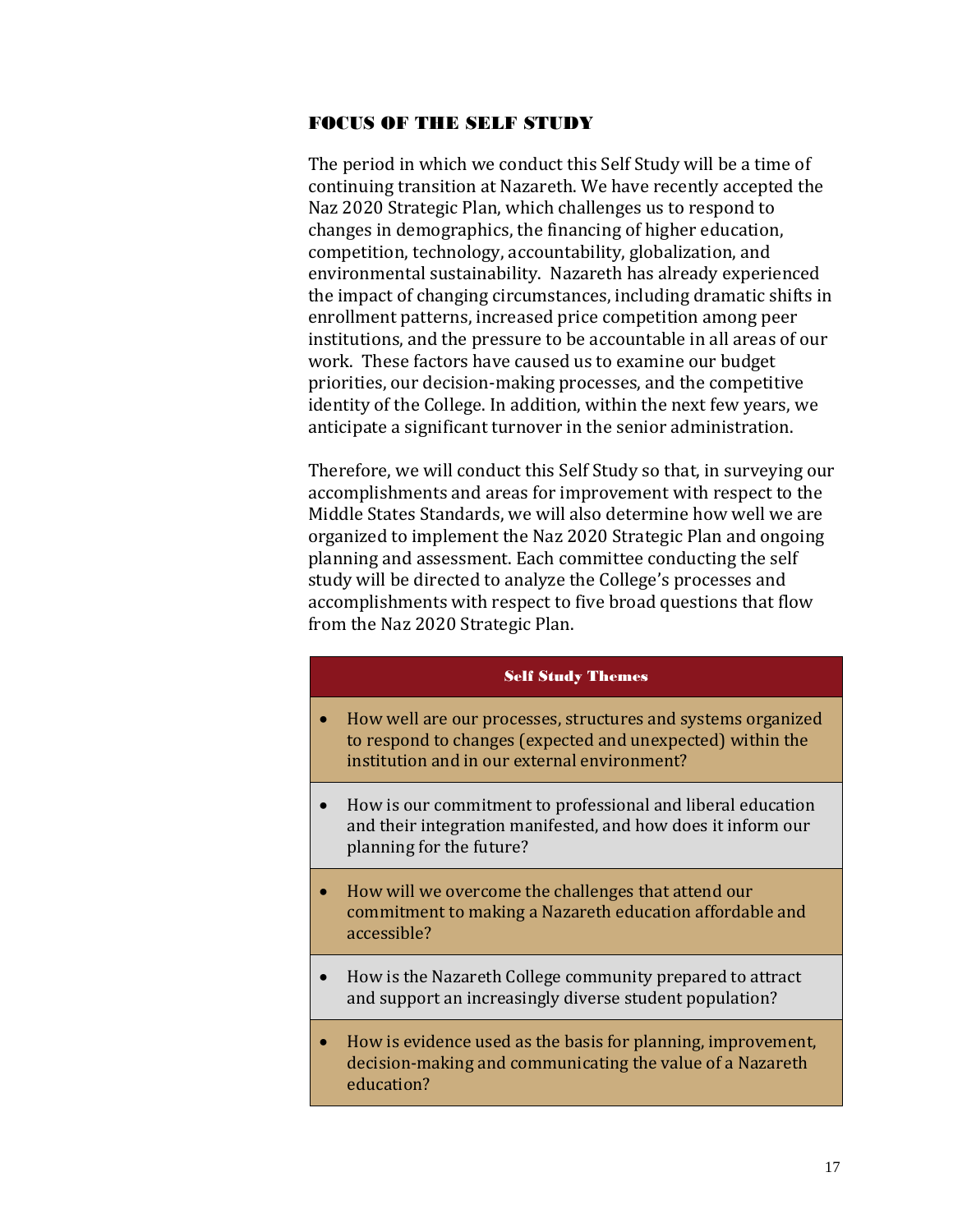Their recommendations will have two goals: to strengthen our compliance with Middle States Standards and to inform the actions taken by the College as it moves through this time of challenge and change.

#### Structure of the Self Study Process

The Self Study will be conducted by four Committees, reporting to a Steering Committee. Committee membership will include faculty and staff with the following characteristics: a commitment to the Middle State process and to institutional improvement; a broad institutional perspective; relevant expertise in the areas studied by the committees; the ability to commit time and effort to this process; and a wide diversity of perspectives. Committee members will be chosen to achieve a balance among these characteristics.

The Self Study committee membership and responsibilities will be as follows:

#### Steering Committee

*Middle States Co-chairs:* 

James Douthit, D.M.A., Professor and Chair in Music, Chair of the Faculty Executive Committee

Cathy Rasmussen, Ph.D., Professor of Speech-Language Pathology and Chair in Communication Sciences and Disorders

*Self Study Co-authors:* 

Yousuf George, Ph.D, Assistant Professor in Mathematics Sara Varhus, Ph.D., Vice-President for Academic Affairs

*Chairs and Co-chairs of the Four Committees*

Karen Kuppinger, M.S., Director in Information Technology Services Jeanine Santelli, Ph.D., Professor and Chair in Nursing Patricia Genthner, M.S., Associate to the President Thomas Donlin-Smith, Ph.D., Professor in Religious Studies Samantha Veeder, M.S., Director in Financial Aid William Lammela, Ph.D., Professor in Chemistry/Biochemistry MaryAnn Bush, Ph.D., Professor and Chair in Psychology Heidi Northwood, Ph.D., Director of Integrative Studies and Core Curriculum and Professor in Philosophy

*Trustee* James A. Costanza, Chair of Board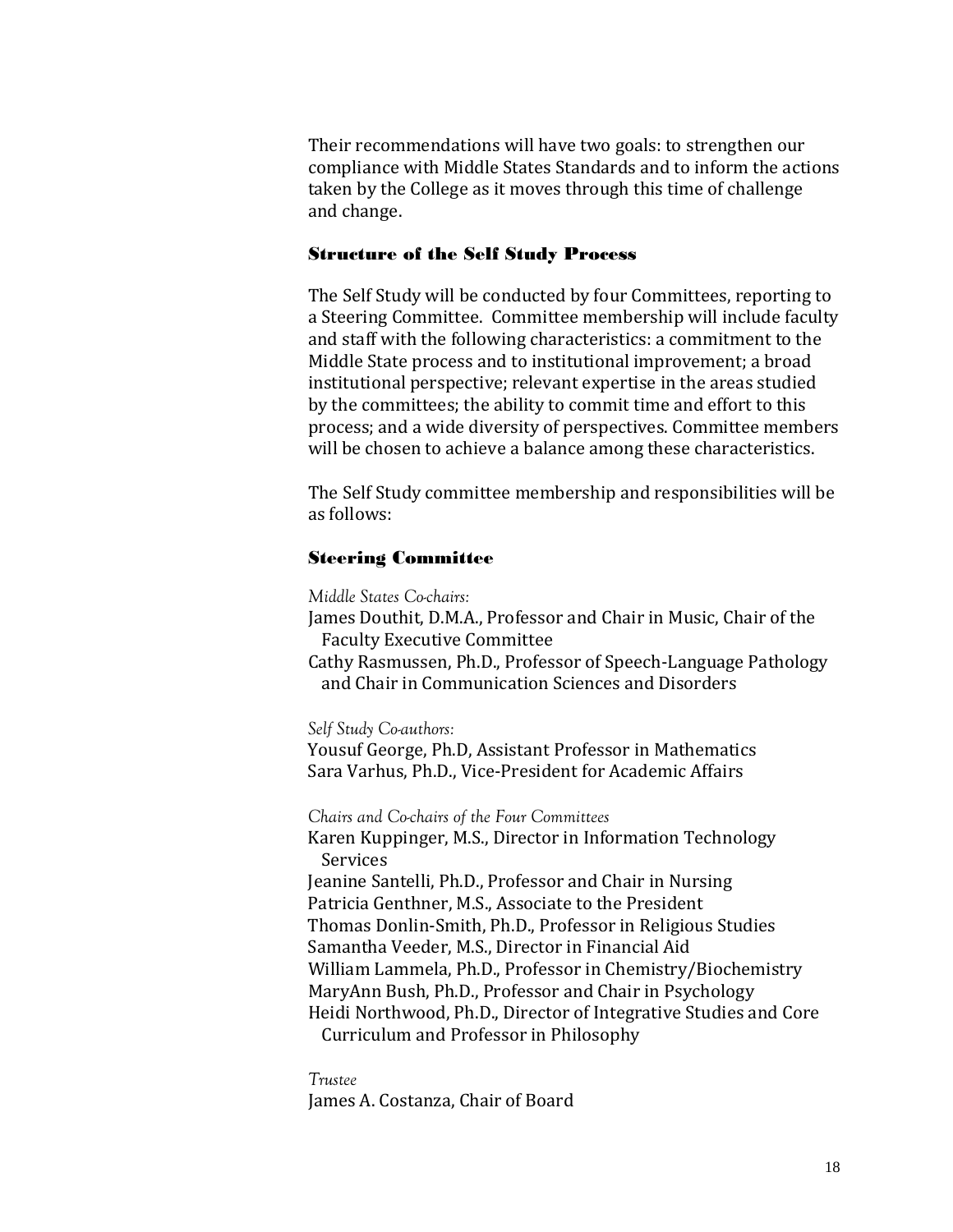#### *Staff*

Nancy Grear, Director of Institutional Research and Assessment (Ex-Officio)

The Steering Committee will have oversight of the accreditation process, ensuring that the Self Study addresses the Standards in the Characteristics of Excellence and key issues facing the College in this time of transition, determining membership on the committees, assigning research questions to the four committees, and finalizing the Self Study Design for submission to Middle States. They will establish a work plan for the committees, coordinate their work, and provide feedback on draft committee reports. Finally, they will communicate about the accreditation process to various campus constituencies, including faculty, staff, students, alumna, and university leadership and trustees, and solicit community feedback on the Self Study draft.

#### Working Committees

| <b>Institutional</b><br><b>Context</b>                                                | <b>Faculty,</b><br><b>Leadership</b><br>and<br>Governance | <b>Students and</b><br><b>Support</b><br><b>Services</b>            | Curriculum<br>and<br>Assessment                                      |
|---------------------------------------------------------------------------------------|-----------------------------------------------------------|---------------------------------------------------------------------|----------------------------------------------------------------------|
| Standard 1:<br>Mission and<br>Goals                                                   | Standard 4:<br>Leadership and<br>Governance               | Standard 8:<br><b>Student</b><br><b>Admissions</b><br>and Retention | Standard 11:<br>Educational<br>Offerings                             |
| Standard 2:<br>Planning and<br>Resource<br>Allocation and<br>Institutional<br>Renewal | Standard 5:<br>Administration                             | Standard 9:<br><b>Student Support</b><br><b>Services</b>            | Standard 12:<br>General<br>Education                                 |
| Standard 3:<br>Institutional<br><b>Resources</b><br>(Financial and<br>Human)          | Standard 6:<br>Integrity                                  |                                                                     | Standard 14:<br>Assessment of<br><b>Student Learning</b><br>Outcomes |
| Standard 7:<br>Assessment                                                             | Standard 10:<br>Faculty                                   |                                                                     | Standard 13:<br>Related<br>Educational<br>Offerings                  |

Each Committee will determine the extent to which our plans, policies, processes and assessments meet Middle States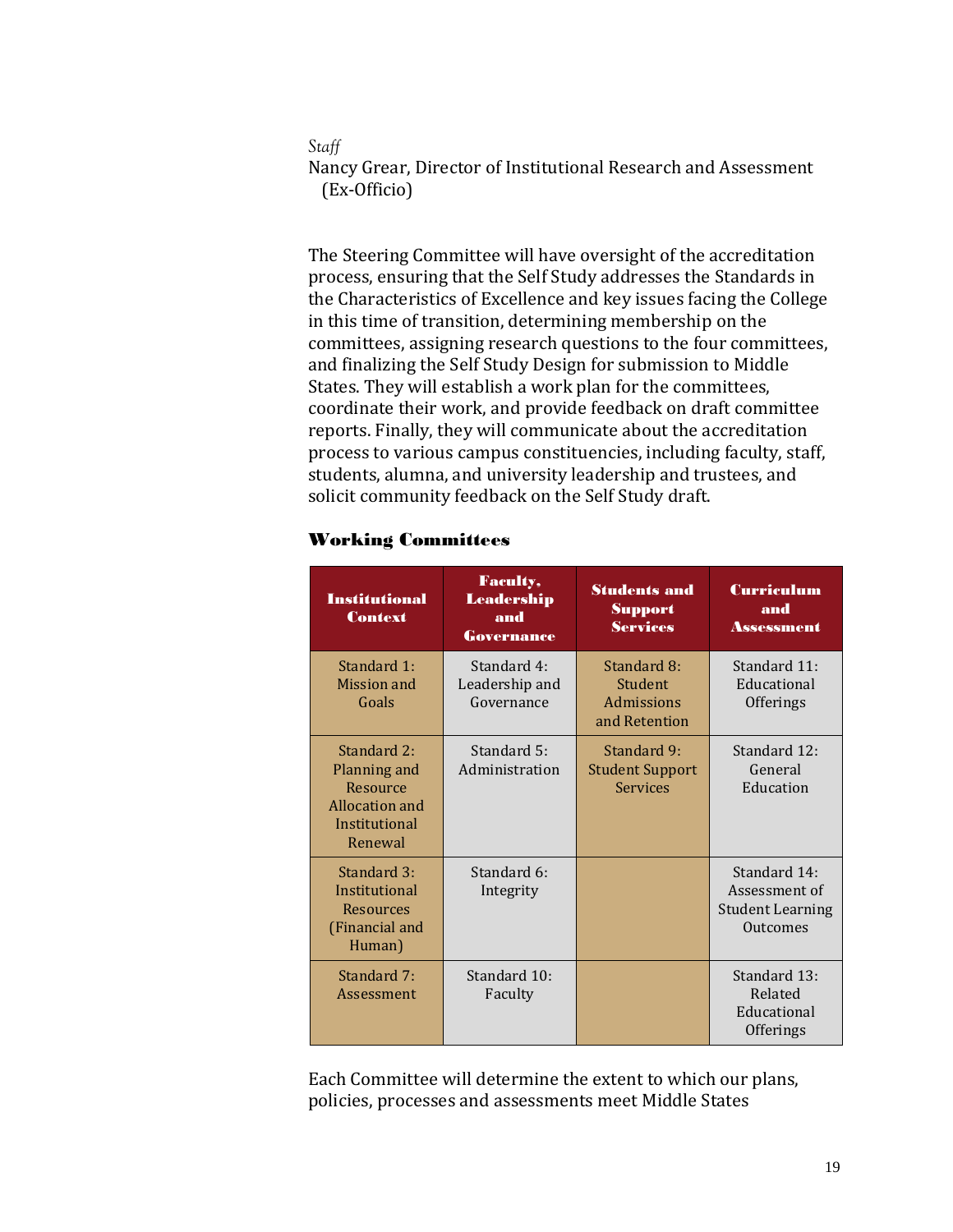expectations with respect to their assigned standards, as well as position Nazareth College to achieve its mission in the context of anticipated changes within the institution and in the external environment. Each will conduct an analysis that will determine our accomplishments (emphasizing positive changes since the last Middle States Self Study) and areas for improvement with respect to the standards. In so doing, they will assess our ability to respond to the challenges identified in the Nazareth 2020 Strategic Plan, and draft recommendations that will advance the goals of the strategic plan.

Specifically, each Committee will:

- Become familiar with the Characteristics of Excellence, especially the Standards assigned to the Committee, and Nazareth 2020 Strategic Plan.
- Review and adhere to the Self Study process outlined in Self Study: Creating a Useful Process and Report and the Nazareth College Self Study timetable.
- Review the Nazareth College Periodic Review Report, especially as it pertains to the Standards assigned to the Committee.
- Review relevant institutional documents and if necessary seek additional information via surveys or other systematic methods.
- Assess the degree to which Nazareth meets the Standards assigned to the Committee, including both fundamental and optional elements, and referencing documentation for each conclusion drawn.
- Respond to the research questions provided in the Self Study Design.
- As needed, coordinate with other committees to share information and avoid duplication of effort.
- Present recommendations that will enable Nazareth College to meet the Middle States Standards and be better positioned to respond to the external and internal changes that it will encounter in the next decade, as identified in Naz 2020.
- Submit their analysis of the assigned standards to the Steering Committee using the specified report template. The Committee document will consist of both bullets and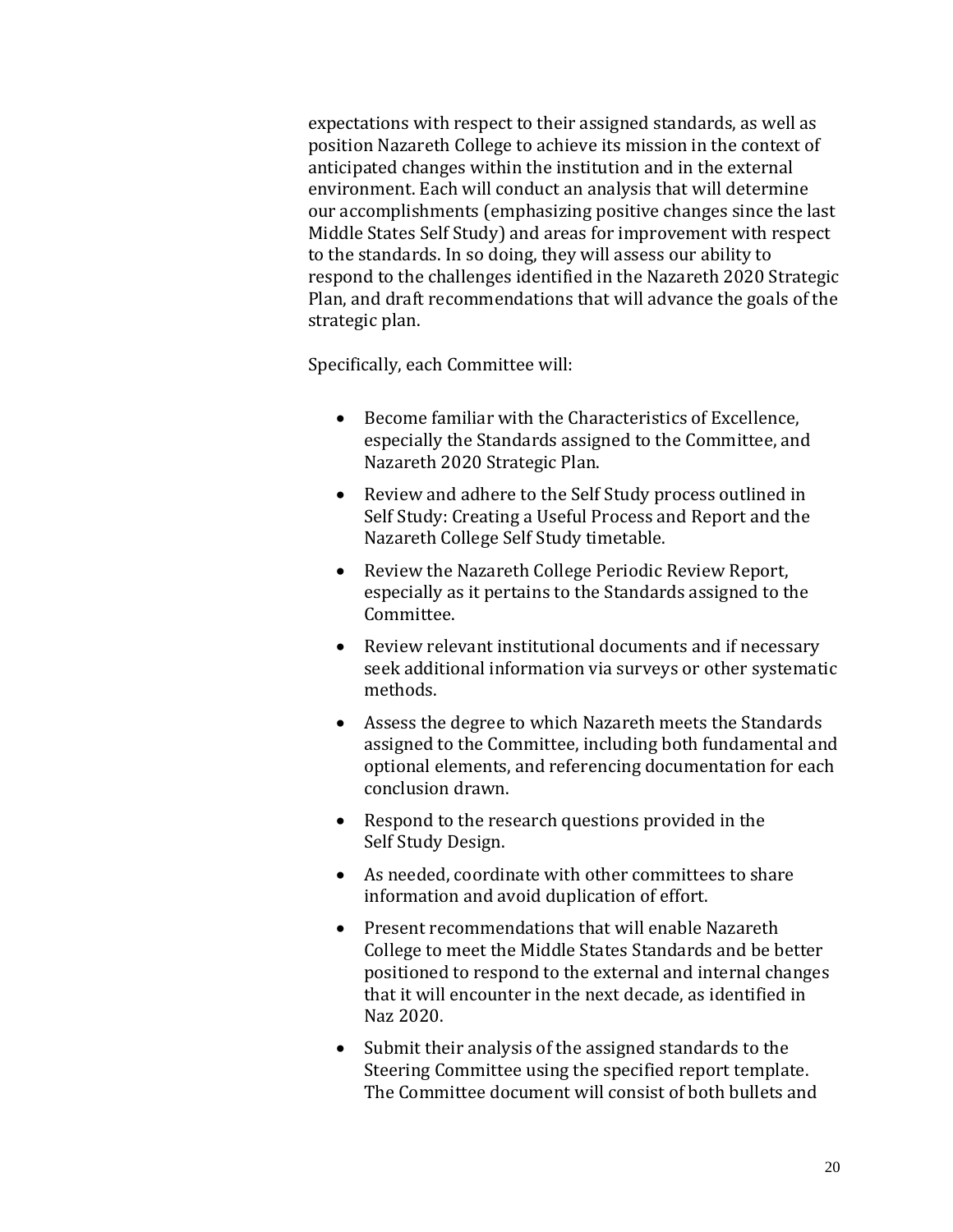brief narrative that clearly articulate the points that should be incorporated into the final report. The Committee should ensure that there is documentation for each statement of fact and that areas for improvement are clearly defined.

- Review and make suggestions for the relevant draft chapters of the Self Study.
- Present the work of the committee for feedback from stakeholders in the process.

The Committees will examine clusters of Middles States Standards, in each case focusing on whether our priorities and activities are informed by a process of planning, assessment, and improvement.

#### Research Questions:

#### Committee 1 – Institutional Context:

- How effective and relevant are Nazareth's Mission and Vision statements and institutional goals in providing guidance for operations in rapidly-changing internal and external environments?
- How does the College use its Mission and Vision statements, institutional goals and strategic plan to construct and evaluate annual budgets from the institutional to the departmental level?
- How comprehensive are Nazareth's plans to address rapidly-changing internal and external environments over the next five years through its key resources – human, financial, technical, and infrastructure?
- How does Nazareth plan for and respond to the financial, programmatic and human resource consequences of enrollment fluctuations and other fiscal opportunities and challenges?
- How have assessments of institutional effectiveness resulted in strategic adjustments in administrative and academic processes and responsibilities, as well as physical/financial resources?

#### Committee 2 – Faculty, Leadership and Governance:

• What processes, representative committees and resources exist to achieve: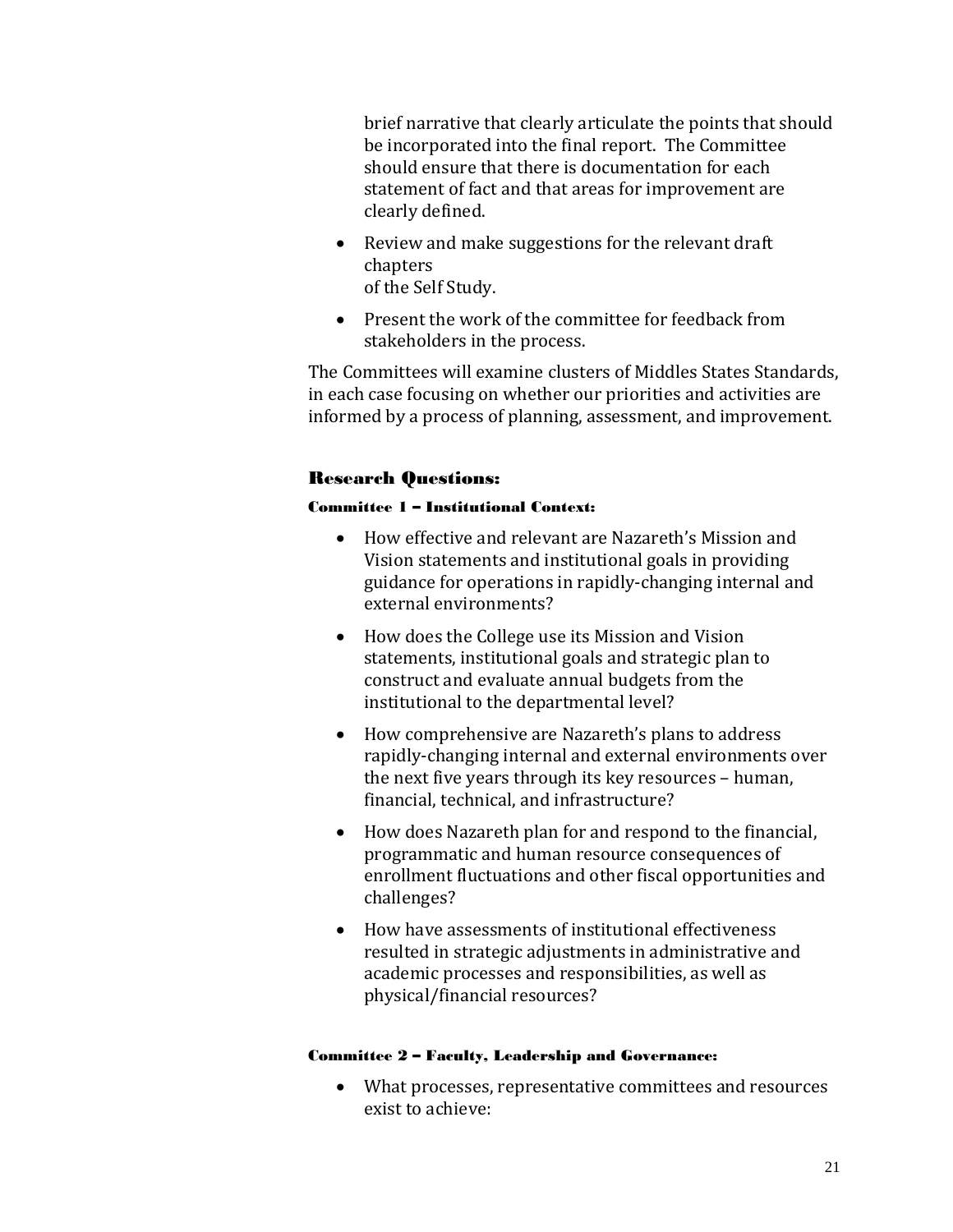- o An atmosphere of collegiality and trust where administration, faculty and staff work collaboratively to create a climate of civility, respect, support, inclusion and professionalism that advances Nazareth's mission;
- o An environment in which Nazareth constituencies, including students, effectively influence leadership and decision making at the highest levels.
- What are the evaluation practices currently in place regarding the gathering and analysis of relevant data/information, and to what extent are evaluation practices objectively conducted across levels and divisions with regard to:
	- o Student success;
	- o Administrative structures;
	- o Excellence in employee performance (administration, faculty, staff);
	- o Overall fulfillment of the College mission?
- To what extent does the Board have the structure and processes necessary to advance the College's mission? To what extent does the Board engage with the faculty, staff and students of the College by way of active participation and communication?
- How does the current organizational structure of the institution, including administrative and staffing patterns and reporting lines, enable us to:
	- o Systematically evaluate demographic, societal, employment, and regulatory trends that impact higher education;
	- o Adapt to change;
	- o Facilitate efficiency in decision-making, including the allocation of resources?
- How does faculty and staff workload impact student success?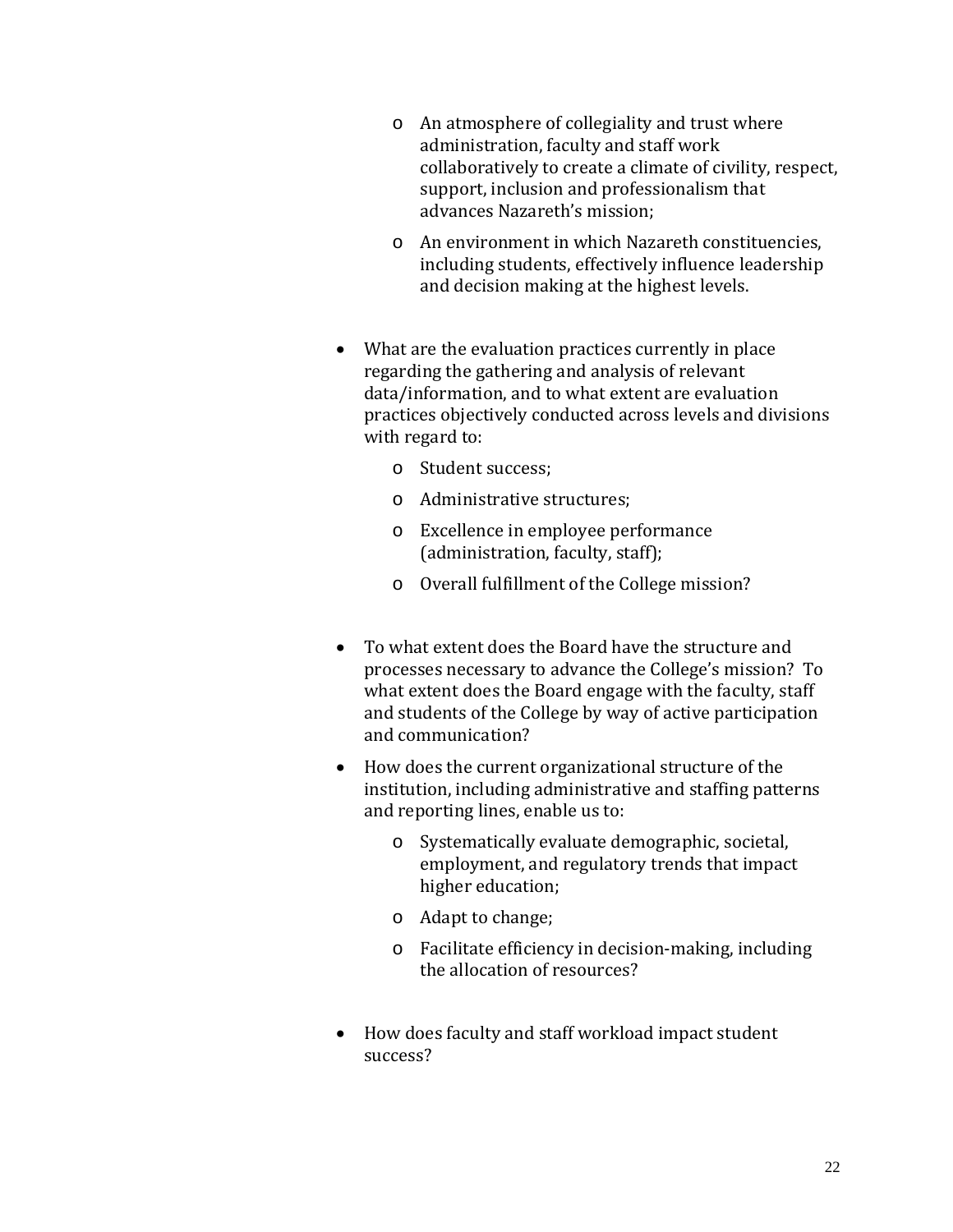#### Committee 3 – Students and Support Services:



- How well do Nazareth's admissions and financial aid policies support institutional goals of recruiting and retaining a qualified, diverse student body?
- To what extent does our promise to incoming students match their experiences and expectations while attending Nazareth?
- How well does the Nazareth community (faculty, staff, and administration) understand the needs of incoming students? How are those needs communicated to support student success?
- How do Nazareth's student support services and cocurricular programs support the mission of the College? How effective are the student support services and cocurricular programs in being responsive to the full spectrum of diverse student backgrounds, needs, abilities, and cultures?

#### Committee 4 – Curriculum and Assessment:

- How do our current processes ensure quality and coherence of the academic programs to the mission of the College?
- How does the Nazareth core provide students with the knowledge and skills that will enable them to be independent thinkers, problem-solvers, superior communicators, able to use and evaluate information, and, in addition, able to integrate, reflect and apply their learning beyond the core?
- How do innovative initiatives that are in place or in progress ensure adherence to the College's mission, policies, academic standards and assessment practices?
- How do our assessment processes demonstrate and enable improvement, provide an integrated learning environment and inform institutional decision-making?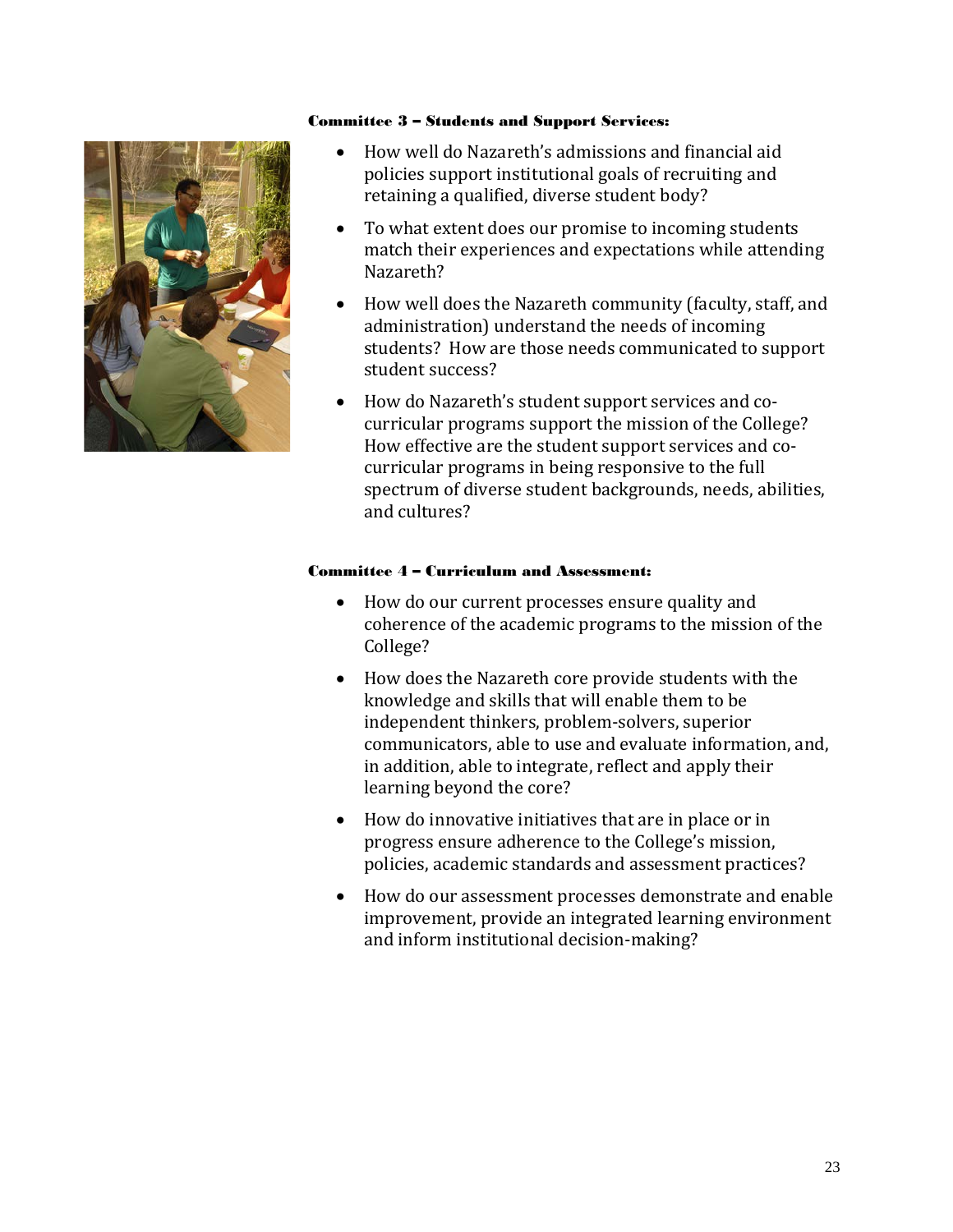#### INVENTORY OF SUPPORT DOCUMENTS

Nazareth College has prepared for the upcoming Self Study by creating a portfolio site on our Chalk and Wire portfolio system. Documents are available in a file directory which can be filtered by name and by keywords; and also applied to specific Standards and fundamental elements to ensure that support documents are available and clearly labeled. An overall site has been created for all those involved in the Self Study, as well as individual sites for each working committee where they can hold discussions and post documents of interest to their own work.

Many documents are now available to all or to specific populations in the Nazareth community. All of these documents are available to the Working Committees. These documents include: College Fact Books, Common Data Set, Daily Budget Enrollment Reports and Faculty Workload studies, all posted on the Institutional Research Site; the Organization Chart from the Human Resources site; College Catalogs and Student Handbooks are available on the public website; minutes for many meetings, including Curriculum Committee, Faculty Executive Committee, Campus Council, and Senior Staff are available, some restricted to certain groups. Nonconfidential sections of the minutes and "Books" from the Board of Trustees meetings are available through the President's Office. Results from the Strategic Analysis of Academic Programs and Administrative Program Analysis are available on the College internal website. Documents related to prior Middle States activities, including Institutional Characteristics for the past three years, are available to all.

Survey data is available from the National Survey of Student Engagement, The Higher Education Research Institute Faculty Survey, Great Colleges to Work For, and local surveys given to staff, students and faculty.

A half-time position within the Institutional Research office is now assigned to support the Steering Committee and Working Committees, to assist with identification of needed documents and assist in making them available. This position also helps the process through training on the systems being used and also with logistic arrangements, as well as implementation of a website to describe the Self Study process to the campus and external community.

See Appendix B for a list of sample of documents, and Standard(s) to which they relate.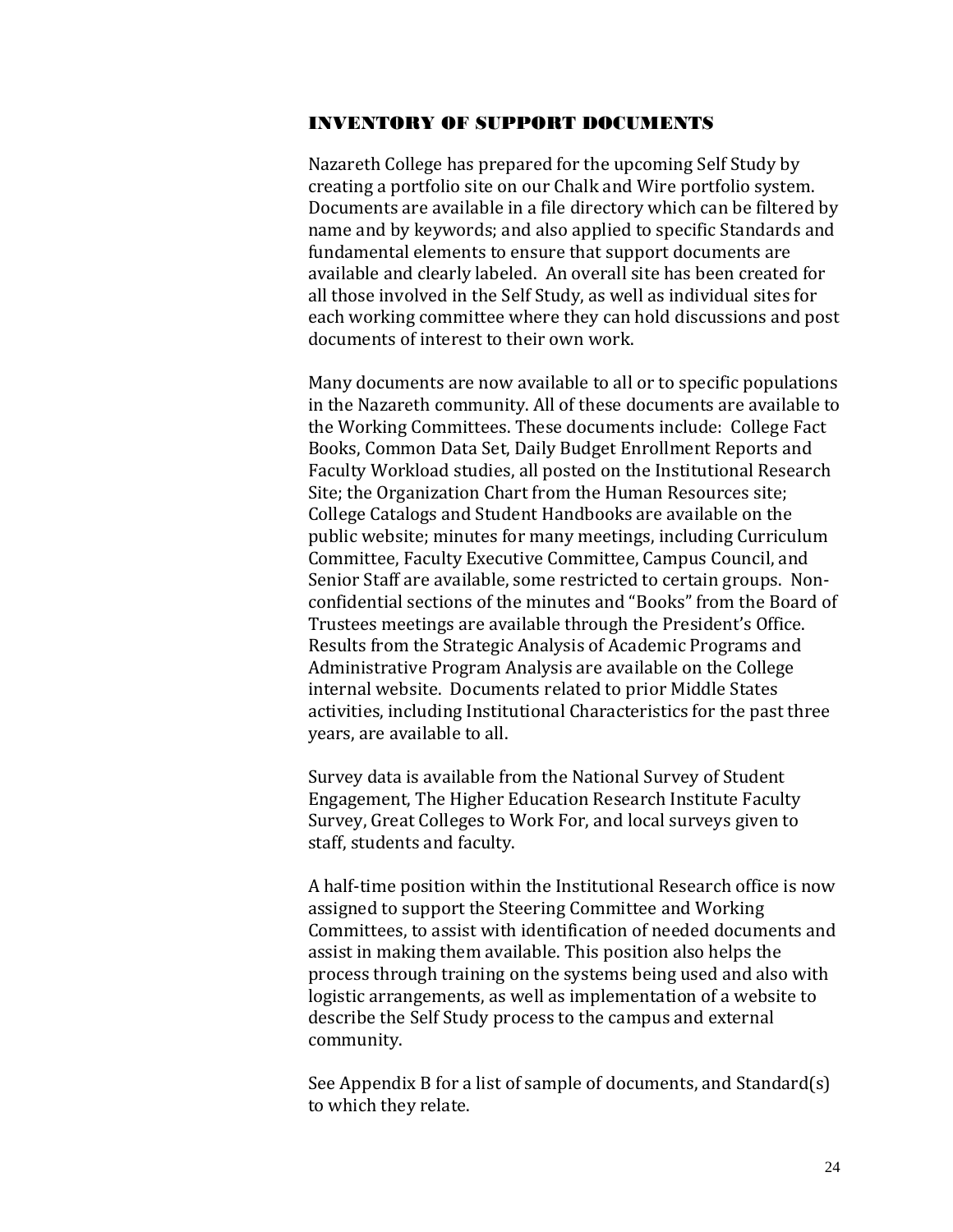#### ORGANIZATION OF THE SELF STUDY REPORT

- 1. Executive Summary
- 2. Introduction
	- 2.1. Institutional Profile
	- 2.2. Overview of the Self-Study Design
	- 2.3. Intended Outcomes
- 3. Institutional Context
	- 3.1. Standard 1: Mission and Goals
	- 3.2. Standard 2: Planning and Resource Allocation and Institutional Renewal
	- 3.3. Standard 3: Institutional Resources (Financial and Human)
	- 3.4. Standard 7: Institutional Assessment

#### 4. Faculty, Leadership and Governance

- 4.1. Standard 4: Leadership and Governance
- 4.2. Standard 5: Administration
- 4.3. Standard 6: Integrity
- 4.4. Standard 10: Faculty

#### 5. Students and Support Services

- 5.1. Standard 8: Student Admissions and Retention
- 5.2. Standard 9: Student Support Services

#### 6. Curriculum and Assessment

- 6.1. Standard 11: Educational Offerings
- 6.2. Standard 12: General Education
- 6.3. Standard 14: Assessment of Student Learning Outcomes
- 6.4. Standard 13: Related Educational Offerings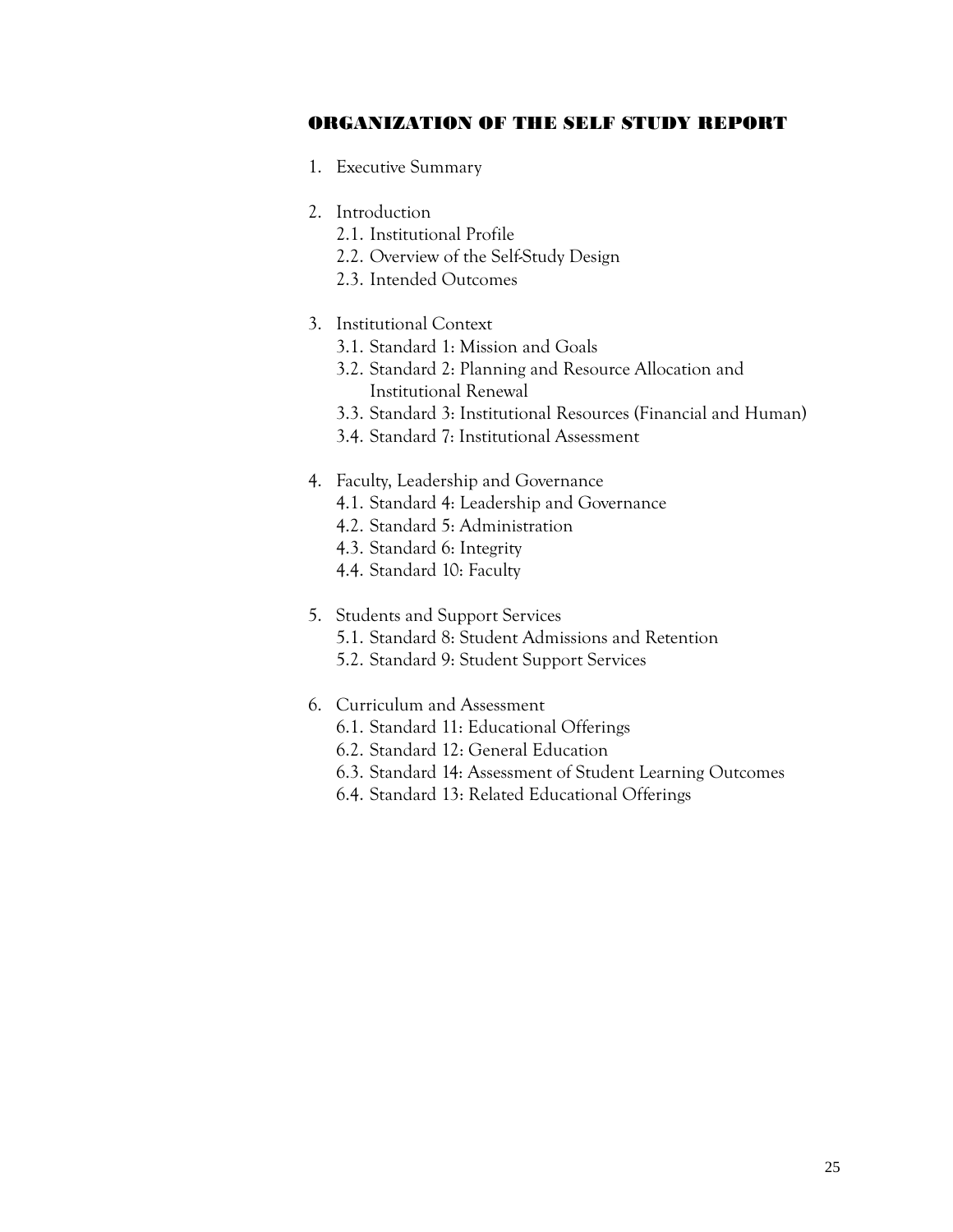## TEMPLATE FOR COMMITTEE SUBMISSIONS

Committees have two deadlines: the first in May 2014, for preliminary findings; the second and final report due in January 2015.

> Template for Committee Reports Preliminary Findings to be completed by end of Spring, 2014

Committee: Standard(s): Research Question:

What is your Finding and how does it relate to a theme(s), Standard(s) and Mission: What does your research reveal about these standard and related themes?

In the context of this standard/theme: how are college resources accomplishing its mission?

In the context of this standard/theme: what decision-making and planning processes are involved? Has this research question changed during your investigation and analysis? Do you have sufficient data at this point? What remains to be collected?

Describe your process of Analysis: How was data collected? How was the data reviewed and analyzed? What experts did you involve in your data collection or analysis? Does this work overlap with work of another group?

#### To Be Completed For Final Report Due: End of January, 2015

Please update your preliminary findings to include all additional findings and analysis you have completed. In addition to the elements of the preliminary findings report, please include:

Overall Recommendations: What possible courses of action would make our performance in this area more effective or complete?

Recommendations to be included in the Self Study must be linked to your findings and should follow logically from the data and analysis presented. They should be related to the research questions posed in the Self Study Design or to elements of the Characteristics of Excellence. These recommendations should be improvements that require long-term attention. Shorter-term items will be placed on an action item list and distributed appropriately. Please note that not all standards and questions require a recommendation.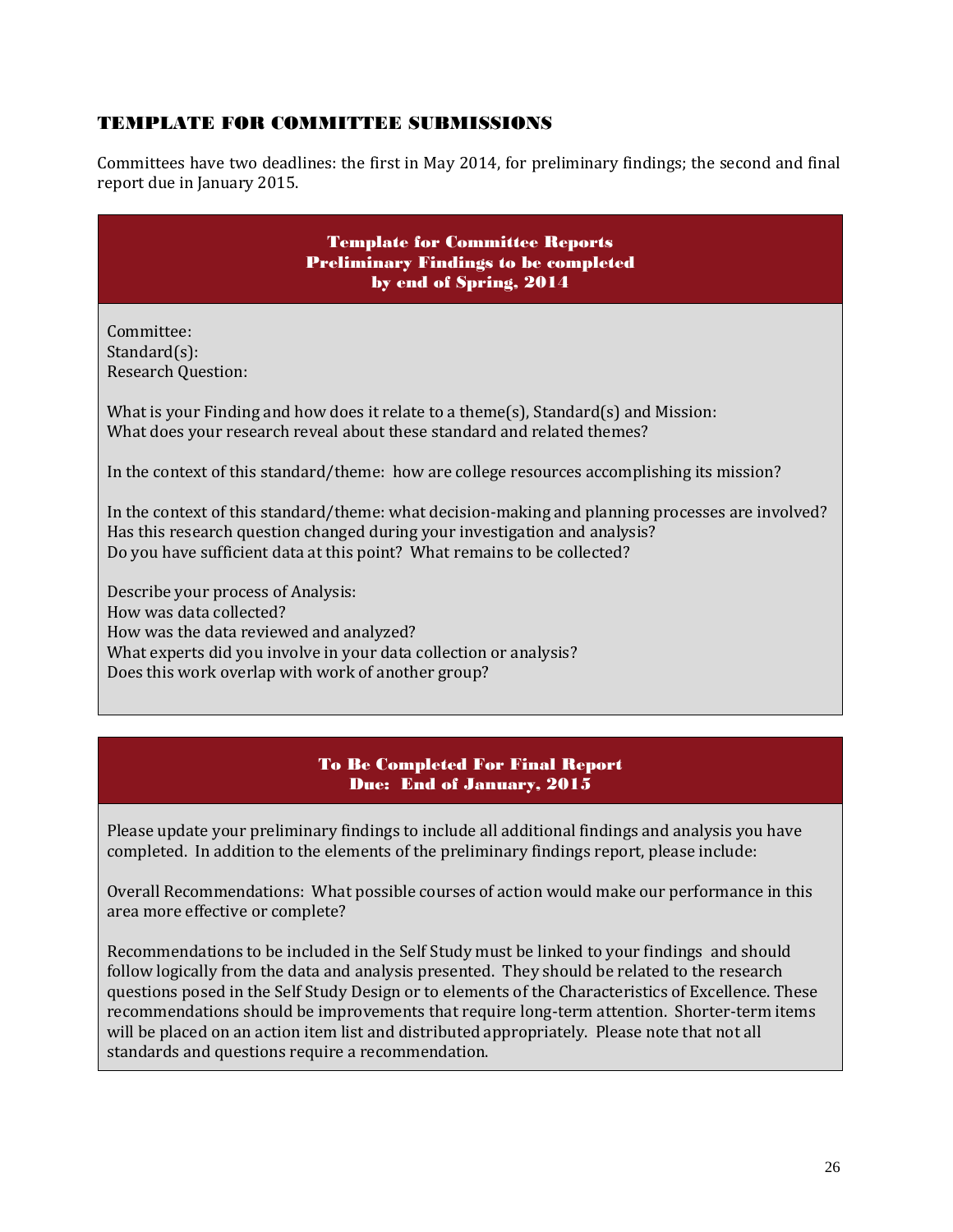## TIMELINE AND DISSEMINATION OF REPORT TO COMMUNITY

Dissemination of report to community activities are shown in dark red text.

| SEMESTER/<br><b>DATE</b>                           | <b>ACTIVITIES</b>                                                                                                                                                                        | <b>WHO</b>                                    | <b>NOTES</b>                      |
|----------------------------------------------------|------------------------------------------------------------------------------------------------------------------------------------------------------------------------------------------|-----------------------------------------------|-----------------------------------|
| December 15th<br>With extension<br>to Jan. 6th     | Original deadline for<br><b>Research Questions</b>                                                                                                                                       | Committees                                    |                                   |
| December 17th                                      | <b>Steering Committee Meeting</b><br>Offer support<br>Check-in on progress<br>Learn from other<br>committees                                                                             | <b>Steering Committee</b>                     |                                   |
| December - January -<br>February                   | Work to complete non-<br>research question parts of<br>the<br>Design Document.                                                                                                           | Leadership Group                              |                                   |
| December                                           | Confirm date of MSCHE visit<br>by December 18th.                                                                                                                                         | Leadership Group                              |                                   |
| January 6th<br>$(2pm - 4pm)$                       | Draft research questions<br>using input from<br>committees                                                                                                                               | Leadership Group                              |                                   |
| January 8th                                        | <b>Presentation to Steering</b><br>Committee to review for<br>discussion and edits.                                                                                                      | <b>Steering Committee</b>                     |                                   |
| Week of January 20th                               | S. C. meeting to review edits<br>and finalize Design<br>document                                                                                                                         | <b>Steering Committee</b>                     |                                   |
| Week of January 27th<br>- Week of February<br>10th | <b>Draft Design Document</b><br>posted<br>on M.S. website/Fora held<br>Community Input - public<br>comment periods on design<br>document, using a web<br>presentation and survey<br>tool | Leadership<br>Group/Steering<br>Committee     |                                   |
| <b>Week of February</b><br>17th                    | Schedule meeting for<br>approval of Design<br>Document                                                                                                                                   | <b>Steering Committee/</b><br>Leadership Team | Design Document<br>to Dr. Fogarty |
| February 27th                                      | Visit of Ellie Fogarty, MSCHE<br>Vice-President                                                                                                                                          | <b>Steering Committee</b>                     |                                   |
| April 28th                                         | <b>Presentation of Design</b><br>Document and process to<br><b>Board of Trustees</b>                                                                                                     | Leadership                                    |                                   |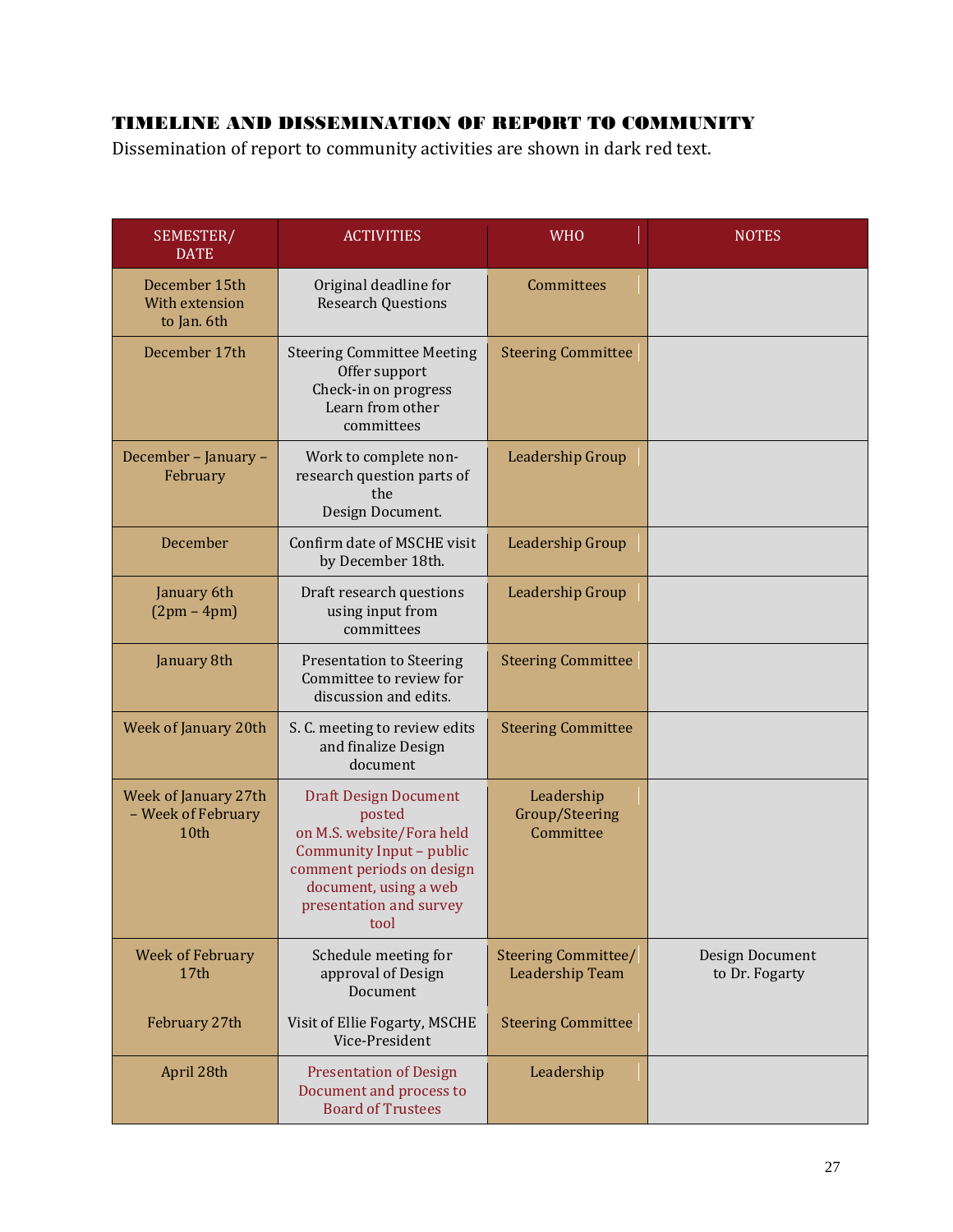| SEMESTER/<br><b>DATE</b> | <b>ACTIVITIES</b>                                                                                                                                                                               | <b>WHO</b>                                           | <b>NOTES</b>                                                                                       |
|--------------------------|-------------------------------------------------------------------------------------------------------------------------------------------------------------------------------------------------|------------------------------------------------------|----------------------------------------------------------------------------------------------------|
| Through Spring 2014      | Committees continue work.<br>By end of semester:<br>Roadmap documents are<br>complete<br>Preliminary findings                                                                                   | All                                                  |                                                                                                    |
| Summer 2014              | <b>Begin Creation of Final</b><br><b>Report Structure</b>                                                                                                                                       | <b>Authors</b>                                       |                                                                                                    |
| <b>Fall 2014</b>         | <b>Committee Work Continues</b><br><b>Working Group Results</b><br>Shared with Community and<br>incorporate feedback<br>Data cut-off date<br>(12/31/14)<br>10/6/14 Board Update<br>presentation | Committees<br>Leadership                             |                                                                                                    |
| Spring 2015              | Final reports<br>from Committees<br>(by mid-semester)<br>Create a 1st Draft for review<br>by Steering Committee                                                                                 | Committees/<br>Authors/<br><b>Steering Committee</b> | <b>MSCHE</b> chooses<br>team chair; Confirmation<br>by Nazareth                                    |
| Summer 2015              | 2nd Draft to VPs and<br>Administrators/<br><b>Steering Committee</b><br>members                                                                                                                 | Authors/Steering<br>Committee                        | <b>MSCHE</b> selects<br>visiting team                                                              |
| <b>Fall 2015</b>         | 3rd Draft to Campus, Board,<br><b>Students</b><br><b>Campus Feedback</b><br><b>October Board Meeting Final</b><br>Presentation                                                                  | All                                                  | Send chair Design Doc,<br>catalog and<br>Self Study Draft<br>Chair visit in<br>late fall semester. |
| January 2016             | Alternate date for<br><b>Board Approval</b>                                                                                                                                                     | Leadership                                           |                                                                                                    |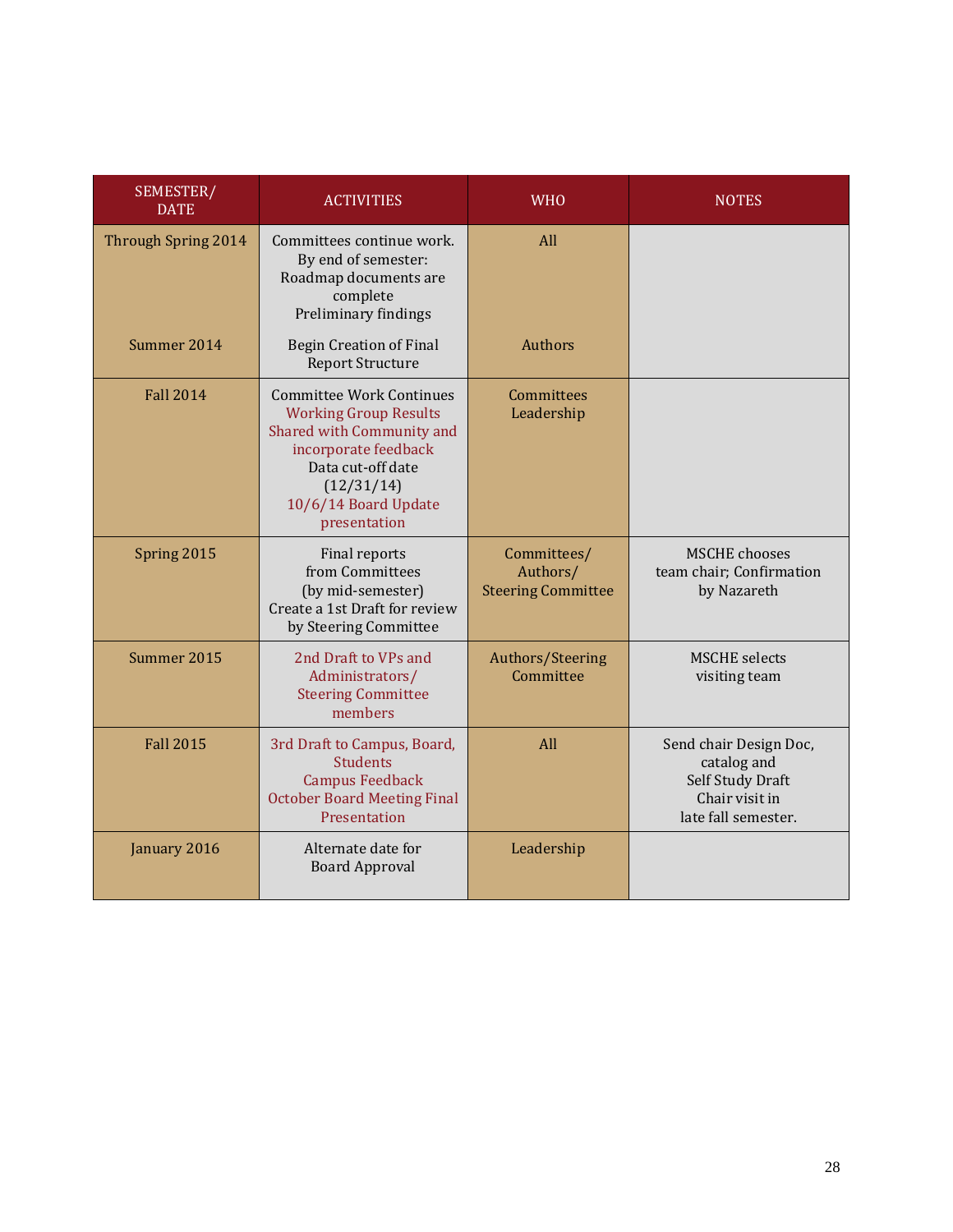#### DESIRED PROFILE OF VISITING TEAM

We define ourselves as a New American College, with strong programs in the liberal arts and sciences and professional disciplines, a commitment to civic engagement, and a primary focus on teaching and learning. We are part of the consortium of New American Colleges and Universities, and we consider some of those institutions to be our peers. That said, we recognize that there are few if any colleges of our size with similarly extensive programs in both the visual and performing arts and health and human services. The leader of the Middle States Team should have had experience at a private, comprehensive, tuition dependent college. It would be helpful if the team as a whole brings experience in or with innovative approaches to general education and assessment of student learning, experiential learning and civic engagement, shared governance, and program prioritization.



*Nazareth College: a New American College, with strong programs in the liberal arts and sciences and professional disciplines, a commitment to civic engagement, and a primary focus on teaching and learning.*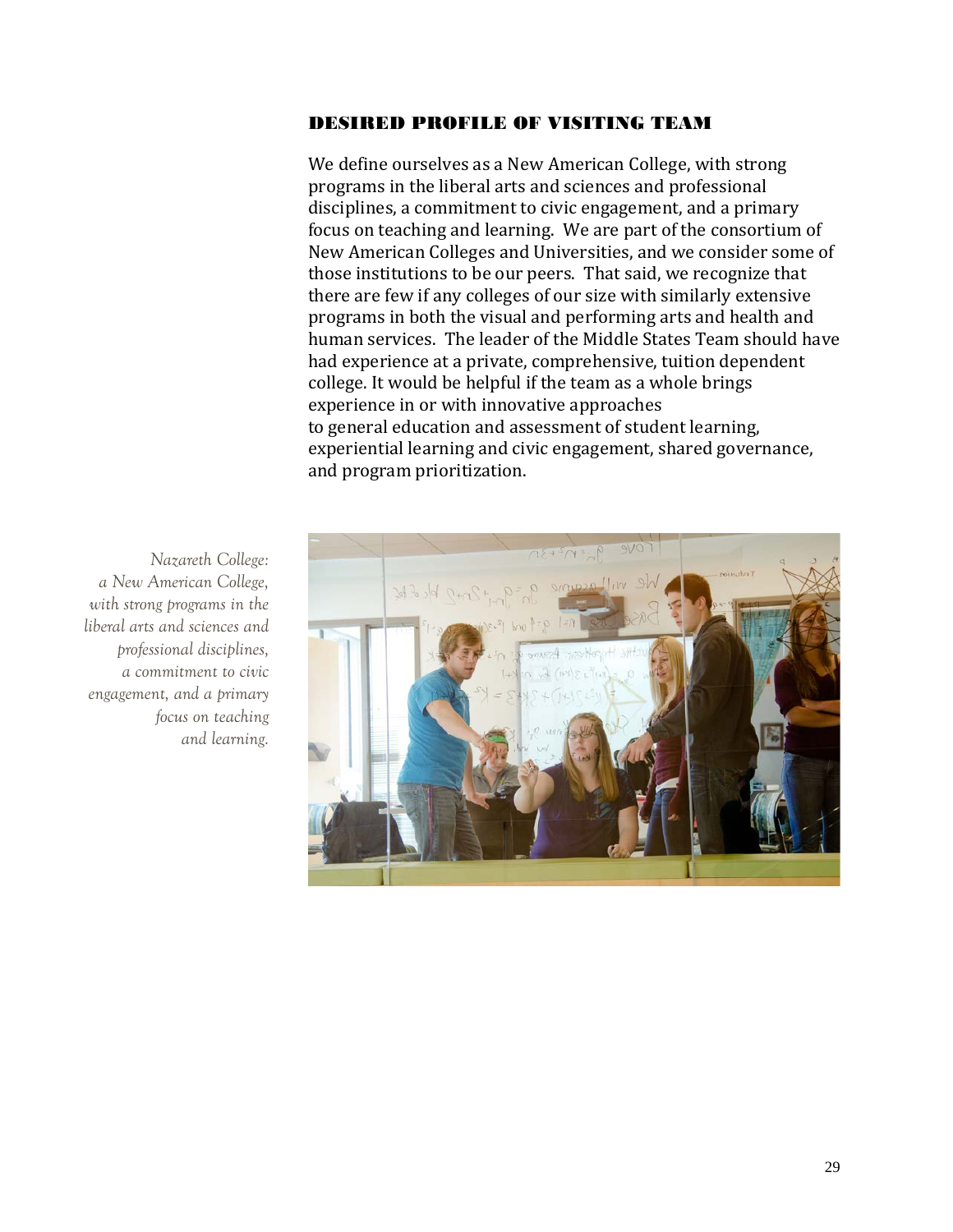## Appendix A: Subcommittee membership

#### Committee Membership

#### Committee 1: Institutional Context

- Eileen Beiter, M.B.A., Assistant Professor of Accounting in School of Management
- Kristen Green, C.P.A., Assistant Controller in Controller
- Matt Koetz, Ph.D., Associate Professor in Mathematics
- Karen Kuppinger, M.S., Director in Information Technology Services\*
- Jeanine Santelli, Ph.D., Professor and Chair in Nursing\*
- Mike Scalise, M.S., Senior Programmer/Analyst in Information Technology Services
- Matthew Temple, Ph.D., Professor in Biology
- Gina Viggiani, B.S., Senior Associate Director of Principal & Major Gifts in Development

#### Committee 2: Faculty, Leadership and Governance

- Paula Brown, Ph.D., Professor of Speech-Language Pathology in
	- Communication Sciences & Disorders
- Thomas Donlin-Smith, Ph.D., Professor in Religious Studies\*
- Jamie Fazio, M.Div, Catholic Chaplain in Center for Spirituality
- Patricia Genthner, M.S., Associate to the President in President's Office\*
- Maria Baldassarre Hopkins, Ph.D., Assistant Professor in Language, Literacy & Technology
- Thomas Lappas, Ph.D., Associate Professor in History & Political Science
- Marcia Miller Spoto, D.C., Professor in Physical Therapy
- •

## Committee 3: Students and Support Services

- Judith Baker, M.S., Director of Transfer & Graduate Admissions in Admissions
- Ellen Contopidis, Ph.D., Associate Professor / Graduate Inclusive Childhood Education Program in Inclusive Childhood Education
- Rose Hair, Ph.D., Assistant Professor in School of Management
- William Lammela, Ph.D., Professor in Chemistry and Biochemistry\*
- Mario Martinez, D.M.A., Associate Professor / Coordinator of Vocal Studies in Music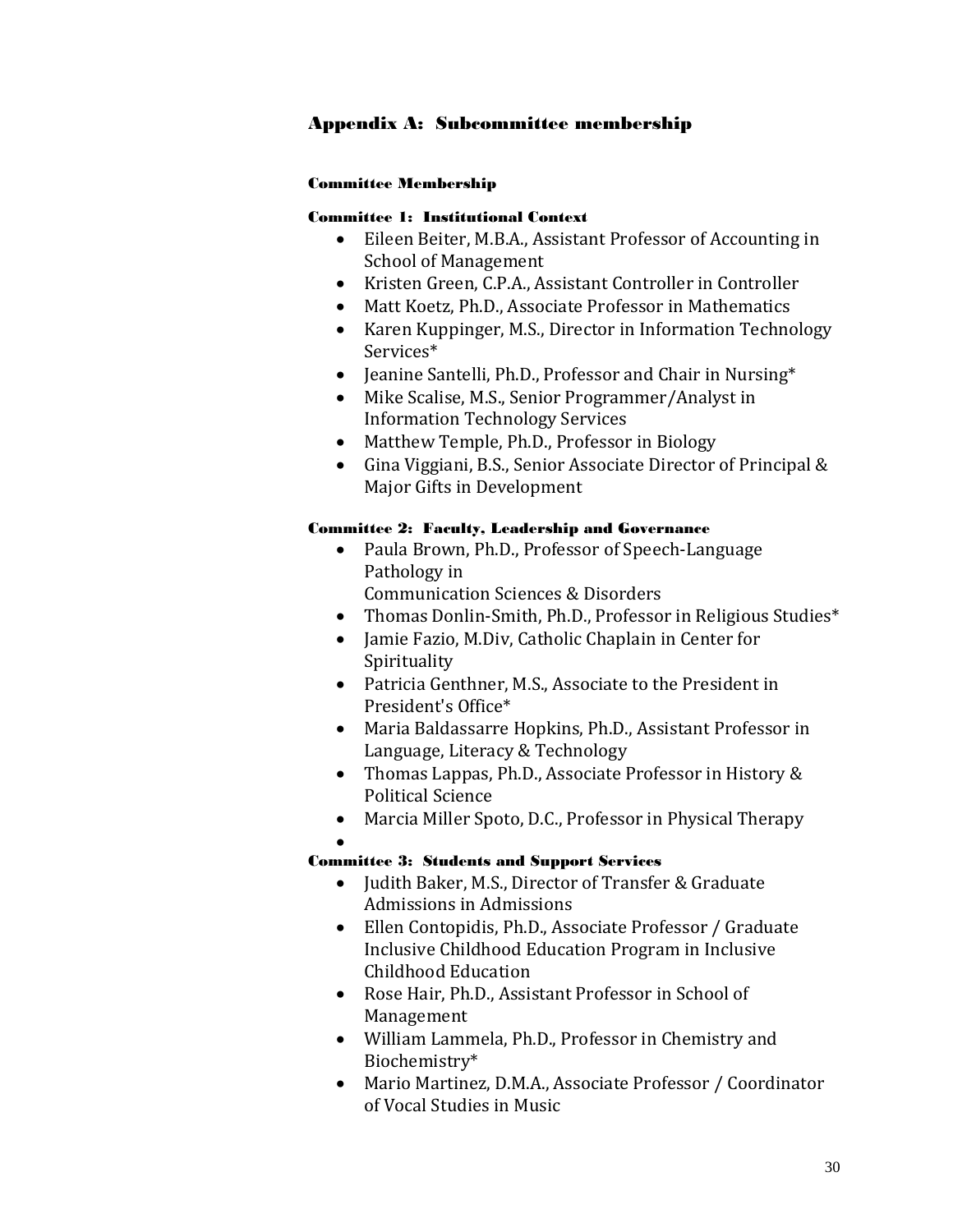- Lynn O'Brien, Ph.D., Professor of Biochemistry in Chemistry and Biochemistry
- Kevin Riordan, M.S., Environmental, Health & Safety Officer in Campus Safety
- Linda Searing, M.S., Director of Academic Advisement in Academic Advisement
- Jennifer Seleman, M.A., Area Director in Campus Life
- Martie Staser, Ed.M., Head Swimming & Diving Coach/Assistant Athletic Director for Student-Athlete Welfare
- Samantha Veeder, M.S., Director in Financial Aid\*

## Committee 4: Curriculum and Assessment

- Rachel Bailey-Jones, Ph.D., Assistant Professor in Social & Psychological Foundations of Education, Coordinator of Student Learning Outcomes Assessment & Portfolio@Naz in Academic Affairs, Director in Women and Gender Studies
- MaryAnn Bush, Ph.D., Professor and Chairperson in Psychology \*
- Leanne Charlesworth, Ph.D., Associate Professor in Social Work
- James Feuerstein, Ph.D., Professor of Audiology in Communication Sciences & Disorders
- Nicole Juersivich, Ph.D., Assistant Professor of Mathematics in Mathematics
- Olga Lapczak, M.A., Associate Director of Information Technology Services
- Ian Mortimer, Vice President of Enrollment Management in Admissions
- Heidi Northwood, Ph.D., Director of Integrative Studies & Core Curriculum in Academic Affairs\*
- Alison Teeter, M.S., Registrar in Registrar's Office
- Joe Viera, Ph.D., Professor & Chair in English

\* Committee Chairs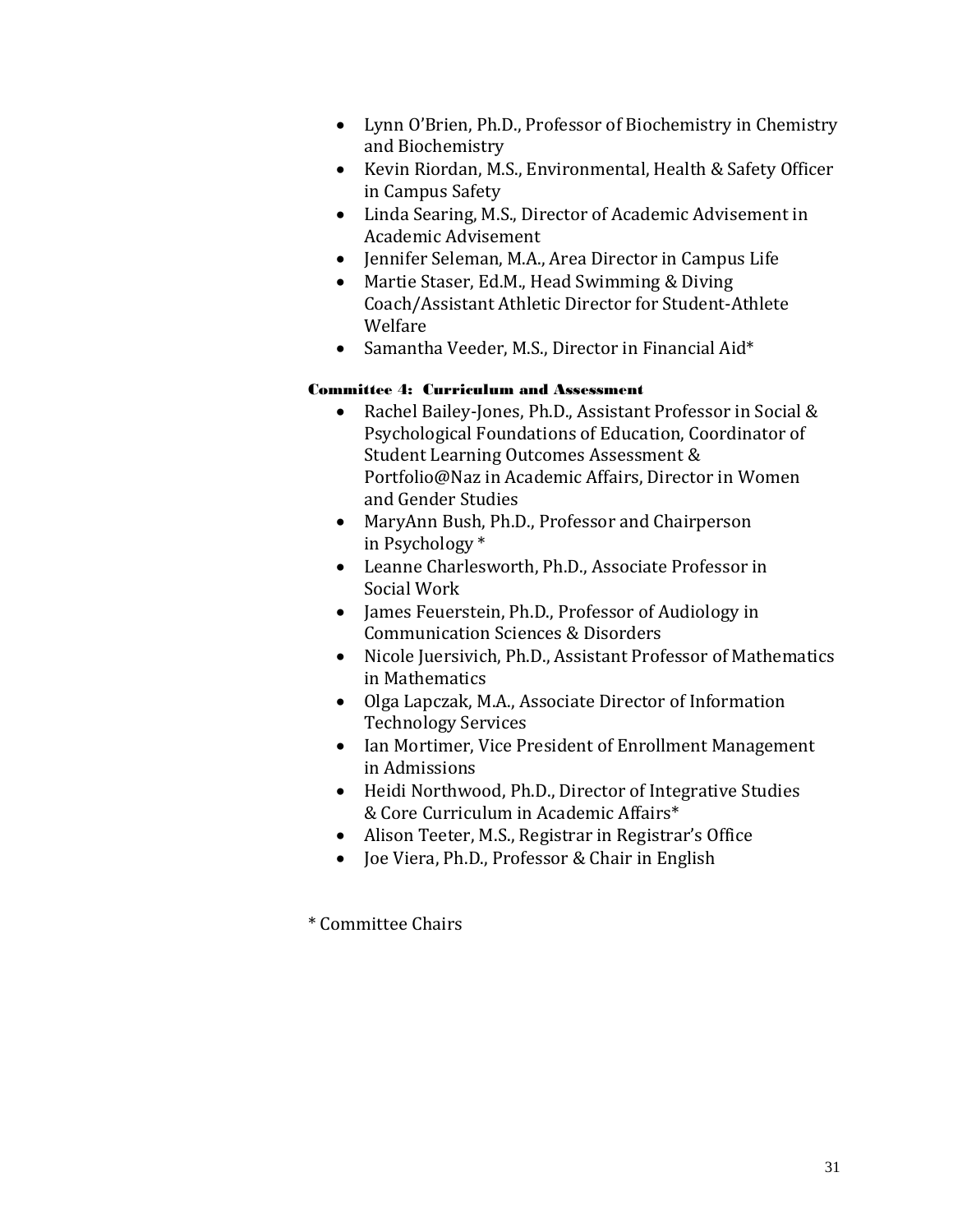## Appendix B: Support Documents

| Document Name                                                                | Mission<br>$\overline{\phantom{0}}$ | Planning<br>$\overline{\mathsf{N}}$ | Resources<br>$\infty$     | Leadership<br>$\overline{+}$ | 5 Administration | 6 Integrity | 7 Inst. Assessment | 8 Admissions | Support Services<br>$\sigma$ | 10 Faculty | Offerings<br>$\overline{\overline{a}}$ | <b>Gen Education</b><br>12 | <b>Related Activities</b><br>$\overline{13}$ | <b>Student Learning</b><br>$\overline{14}$ |
|------------------------------------------------------------------------------|-------------------------------------|-------------------------------------|---------------------------|------------------------------|------------------|-------------|--------------------|--------------|------------------------------|------------|----------------------------------------|----------------------------|----------------------------------------------|--------------------------------------------|
| <b>Academic Affairs Trustees</b><br><b>Committee Dashboards for 2020</b>     |                                     | X                                   |                           |                              |                  |             |                    |              |                              |            | X                                      | X                          |                                              |                                            |
| <b>Academic Program Changes</b><br>$(2005 - 2013)$                           |                                     |                                     |                           |                              |                  |             |                    |              |                              |            | X                                      | X                          |                                              |                                            |
| <b>Admin Assessment</b><br><b>Planning/Reporting Worksheet</b><br>(10/10)    |                                     |                                     |                           | X                            |                  |             | X                  |              |                              |            |                                        |                            |                                              |                                            |
| <b>Annual Budget Development</b><br>Process                                  |                                     | X                                   | X                         |                              |                  |             | X                  |              |                              |            |                                        |                            |                                              |                                            |
| <b>Annual Goal Setting and</b><br>Reporting                                  | X                                   |                                     |                           | X                            |                  |             | X                  |              |                              |            |                                        |                            |                                              |                                            |
| <b>Annual Institutional Goals</b><br>$(2008-09 - 2012-13)$                   | X                                   | X                                   | X                         | X                            | X                | X           | X                  | X            | X                            | X          | X                                      | X                          | X                                            | X                                          |
| <b>Annual Report on Institutional</b><br>Goals (2006-07 through 2012-<br>13) | X                                   | X                                   | X                         | X                            | X                | X           | X                  | X            | X                            | X          | X                                      | X                          | X                                            | X                                          |
| <b>Approved Core Curriculum</b>                                              |                                     |                                     |                           |                              |                  |             |                    |              |                              |            |                                        | X                          |                                              |                                            |
| <b>Assessment Committee Rubric</b>                                           |                                     |                                     |                           |                              |                  |             |                    |              |                              |            |                                        |                            |                                              | X                                          |
| Assessment Committee -<br><b>Summary by Program</b>                          |                                     |                                     |                           |                              |                  |             |                    |              |                              |            | X                                      | X                          |                                              | X                                          |
| <b>Audited Financial Statements</b>                                          |                                     | X                                   | $\boldsymbol{\mathrm{X}}$ | X                            | X                |             |                    |              |                              |            |                                        |                            |                                              |                                            |
| <b>Board Books (provided to</b><br>Board prior to meetings)                  |                                     | X                                   |                           | X                            | X                |             |                    |              |                              |            |                                        |                            |                                              |                                            |
| <b>Annual Budget Bound Budgets</b><br>for Trustees                           |                                     | X                                   | $\boldsymbol{\mathrm{X}}$ |                              | X                |             |                    |              |                              |            |                                        |                            |                                              |                                            |
| Bylaws (10/21/13)                                                            |                                     | X                                   | X                         |                              |                  |             |                    |              |                              |            |                                        |                            |                                              |                                            |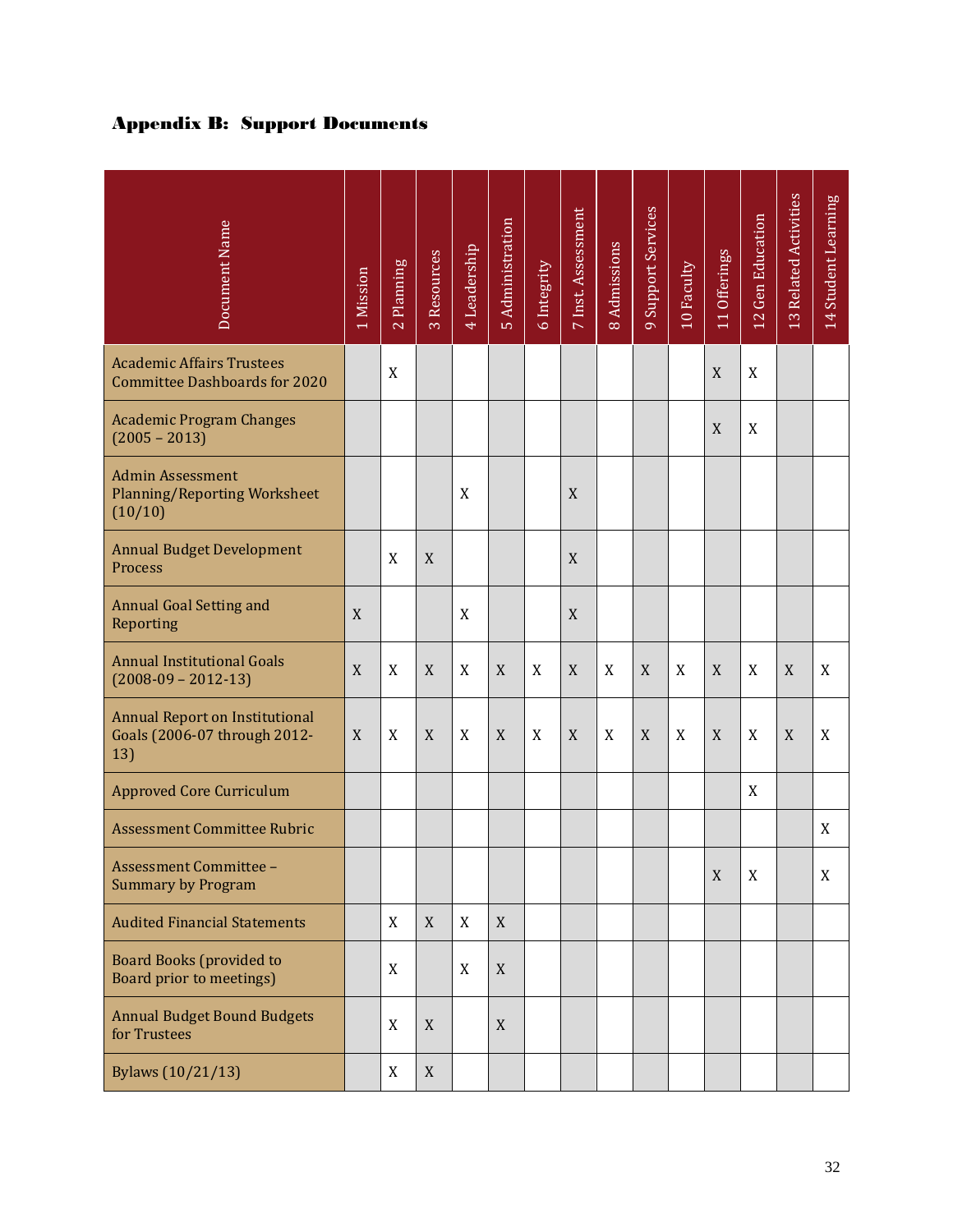| <b>Campus Council/Senior Staff</b><br><b>Minutes</b>                          |   | X | X |   | X |   | X |   |             |   |             |   |   |   |
|-------------------------------------------------------------------------------|---|---|---|---|---|---|---|---|-------------|---|-------------|---|---|---|
| <b>Campus Master Plan</b>                                                     |   | X | X |   |   |   |   |   |             |   | X           |   |   |   |
| <b>CARS</b> (Creative Activity, Research<br>and Scholarship) 2013             |   |   | X |   |   |   |   | X | X           | X | X           | X |   |   |
| <b>Characteristics of Integrative</b><br><b>Studies</b>                       |   |   |   |   |   |   |   |   |             |   | X           | X |   | X |
| Characteristics of P-EQ and FYS<br>Courses                                    |   |   |   |   |   |   |   |   |             |   | $\mathbf X$ | X |   | X |
| <b>Campus Master Plan</b>                                                     | X | X | X |   |   |   |   |   |             |   | X           | X | X |   |
| <b>Charges for Student Success</b><br><b>Steering Committee Final Doc</b>     |   |   |   |   |   |   |   | X | $\mathbf X$ |   |             |   |   |   |
| <b>Class Based Projection Model</b><br><b>Update 10/18/13</b>                 |   |   | X |   |   |   |   | X |             |   |             |   |   |   |
| <b>Cohort Based Projection Model</b><br><b>Update 10/18/13</b>                |   |   | X |   |   |   |   | X |             |   |             |   |   |   |
| <b>Conflict of Interest Policy</b>                                            |   |   |   | X |   | X |   |   |             |   |             |   |   |   |
| <b>Conflict of Interest Policy</b><br>Trustees and Officers of the<br>College |   |   |   |   | X | X |   |   |             |   |             |   |   |   |
| <b>Controller Position Description</b>                                        |   | X |   | X |   |   |   |   |             |   |             |   |   |   |
| Core 2013 Student Learning<br><b>Outcome Map</b>                              |   |   |   |   |   |   |   |   |             |   |             | X |   | X |
| Core Assessment Plan 2011-12                                                  |   |   |   |   |   |   |   |   |             |   |             | X |   | X |
| <b>Core Assessment Report Spring</b><br>2012                                  |   |   |   |   |   |   |   |   |             |   |             | X |   | X |
| <b>Core Baseline Report</b>                                                   |   |   |   |   |   |   |   |   |             |   |             | X |   | X |
| <b>Criteria for Evaluating Faculty</b><br>2013                                | X |   |   |   |   |   |   |   |             | X |             | X |   |   |
| <b>Curriculum Committee Minutes</b>                                           |   |   |   |   |   |   |   |   |             | X |             | X | X |   |
| Deans and VPAA Duties and<br>Responsibilities                                 |   |   |   |   | X |   |   |   |             |   |             |   |   |   |
| <b>Deans Council Minutes</b>                                                  |   |   |   | X |   |   |   | X |             |   | X           |   |   | X |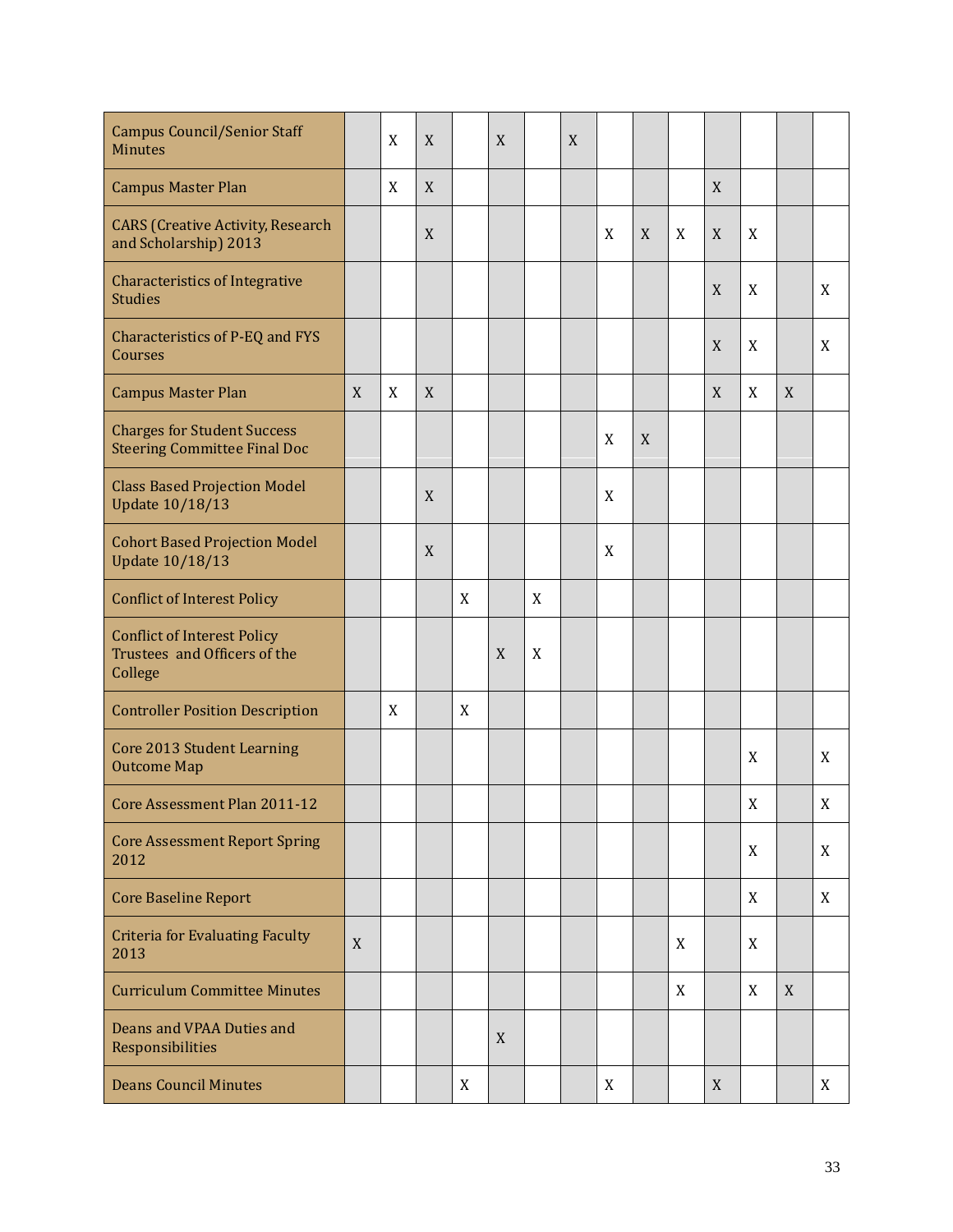| <b>Divisional Goal Summaries</b>                                         |   |   |   |   |   |   |   |   |   |   |   |   |   |   |
|--------------------------------------------------------------------------|---|---|---|---|---|---|---|---|---|---|---|---|---|---|
| $(2011-12, 2012-13, 2013-14)$                                            |   | X | X |   | X |   | X | X | X |   |   |   |   |   |
| EADA reports 2011-13                                                     |   |   |   |   |   |   |   | X | X |   |   |   |   |   |
| <b>Facilities Capital Action Plan</b><br>(Deferred Maintenance & Safety) |   | X | X |   |   |   |   |   |   | X | X |   |   |   |
| <b>Faculty Assembly Day Agendas</b>                                      |   |   |   |   |   |   |   |   |   | X | X | X |   | X |
| <b>Faculty Executive Committee</b><br><b>Minutes</b>                     |   |   |   |   | X |   |   |   |   | X |   |   |   |   |
| <b>Faculty Manual</b>                                                    |   |   |   | X |   |   |   |   |   | X |   |   |   |   |
| <b>Framework for Assessment</b>                                          |   | X | X |   |   |   | X |   |   |   |   |   |   | X |
| Fund Raising data and Plans for<br><b>New Capital Campaign</b>           |   | X | X |   |   |   |   |   |   |   |   |   |   |   |
| <b>Grade Distributions</b>                                               |   |   |   |   |   |   |   |   |   | X | X | X |   |   |
| <b>Library and Learning Commons</b><br>Plan                              |   | X | X |   |   |   |   |   |   | X | X | X |   |   |
| Naz 2020 Committee and<br><b>Subcommittee Membership</b>                 | X | X | X | X |   |   | X |   |   |   |   |   |   |   |
| Naz 2020 Strategic Plan                                                  | X | X | X | X |   |   | X |   |   |   |   |   |   |   |
| NCAA Self Study 11-12                                                    |   |   |   |   |   |   |   | X | X |   |   |   |   |   |
| <b>New Trustees Orientation</b>                                          |   |   |   | X |   |   |   |   |   |   |   |   |   |   |
| <b>Presidential State of the College</b><br>Addresses 2010-12            |   | X | X | X |   | X |   | X | X | X | X | X |   |   |
| President - Job Description                                              |   |   | X | X |   |   |   |   |   |   |   |   |   |   |
| Sample Academic Assessment<br>reports on TracDat                         |   |   |   |   |   |   |   |   |   |   | X | X |   | X |
| <b>Samples of Annual Goals by</b><br>Divisional Units from TracDat       |   | X | X |   |   |   | X |   |   |   |   |   |   |   |
| Strategic Plans (2001, 2006,<br>2013)                                    | X | X | X | X | X | X | X | X | X | X | X | X | X | X |
| <b>Strategic Plans for</b><br>Schools/College                            |   | X | X | X |   |   |   |   |   | X | X |   |   |   |
| <b>Strategic Technology Enterprise</b>                                   |   | X | X |   |   |   |   | X | X | X | X | X |   | X |